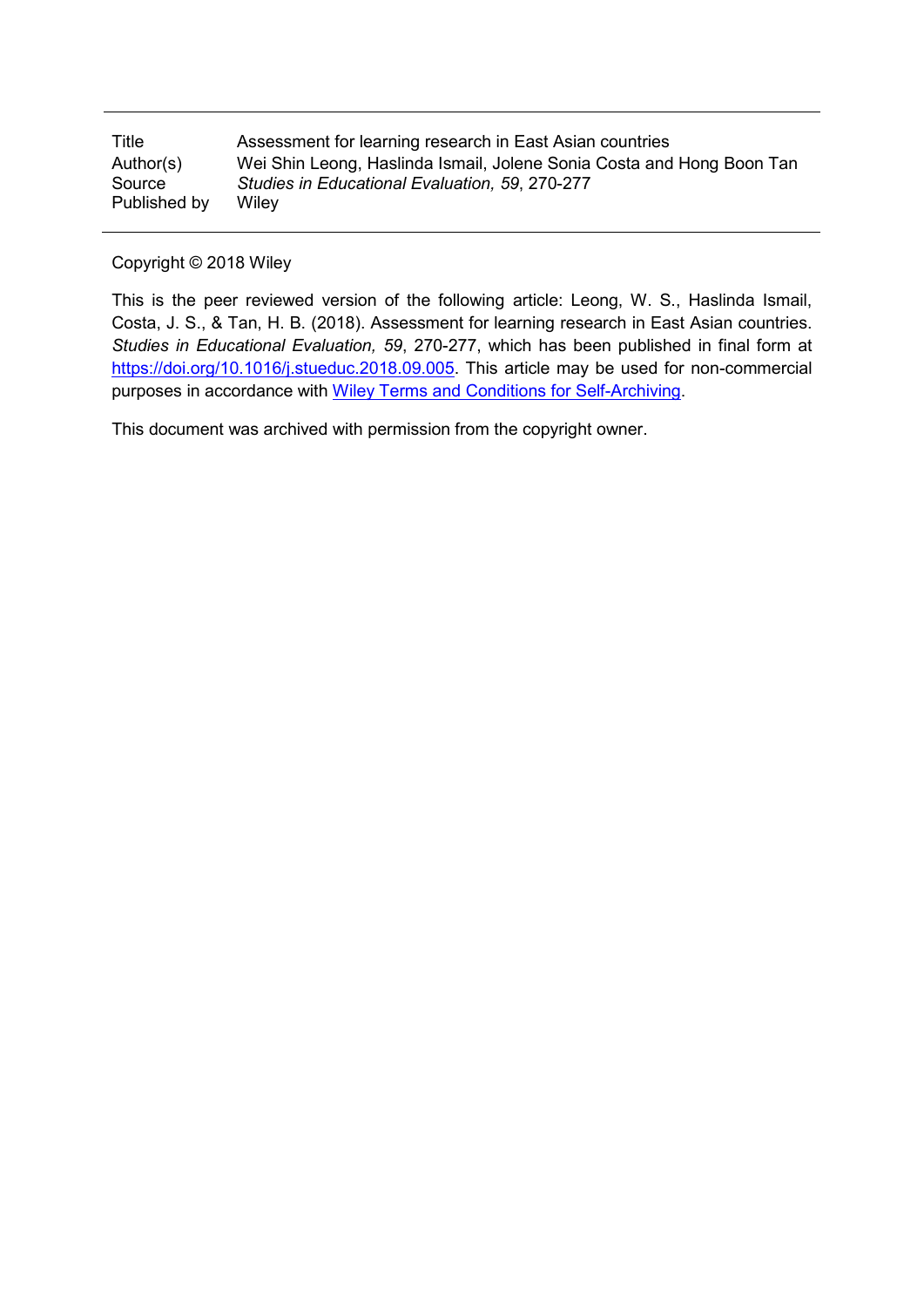# **Assessment for Learning Research in East Asian Countries**

### **Abstract**

Educational agencies in East Asia have heeded the advice of research findings and therefore acknowledge the value of assessment for learning (AfL) practices through policy initiatives. At definitional level, the evolving conceptions and theories of AfL have consistently streamed in from overwhelmingly European and Anglophone-based research. We present a review of mainly peer-reviewed journal articles on selected AfL research in East Asian countries. The findings show that the current implicit and atheoretical approach towards defining and implementing AfL suggests opportunities for further deliberation and theorisation about what constitutes AfL in East Asian countries. It is conceivable that teachers who understand the principles and frequently prepare students for summative assessment in the East Asian classroom are concurrently practising a particular process and practice of AfL. We conclude that the practices of AfL can therefore not just be variable; they will also be very situated and contested.

Keywords: educational assessment; educational policy; student evaluation; student improvement; assessment for learning; formative assessment

### **Introduction**

Drawing further on developments in the fields of sociocultural learning theory, as well as metacognitive and self-regulation theory, a number of researchers (e.g. Black & Wiliam, 1998; Torrance & Pryor, 1998) have argued for even more support of formative assessment in past two decades, particularly regarding how student learning benefits from, rather than being deterred by, classroom assessment. The term 'assessment for learning', or AfL, first used by Black (1986), became part of classroom assessment discourse (Black & Wiliam, 2018; Gardner, 2010; Wiliam, 2011). The term AfL was further made popular through many publications by the Assessment Reform Group (ARG) in the UK as a follow-up to Black and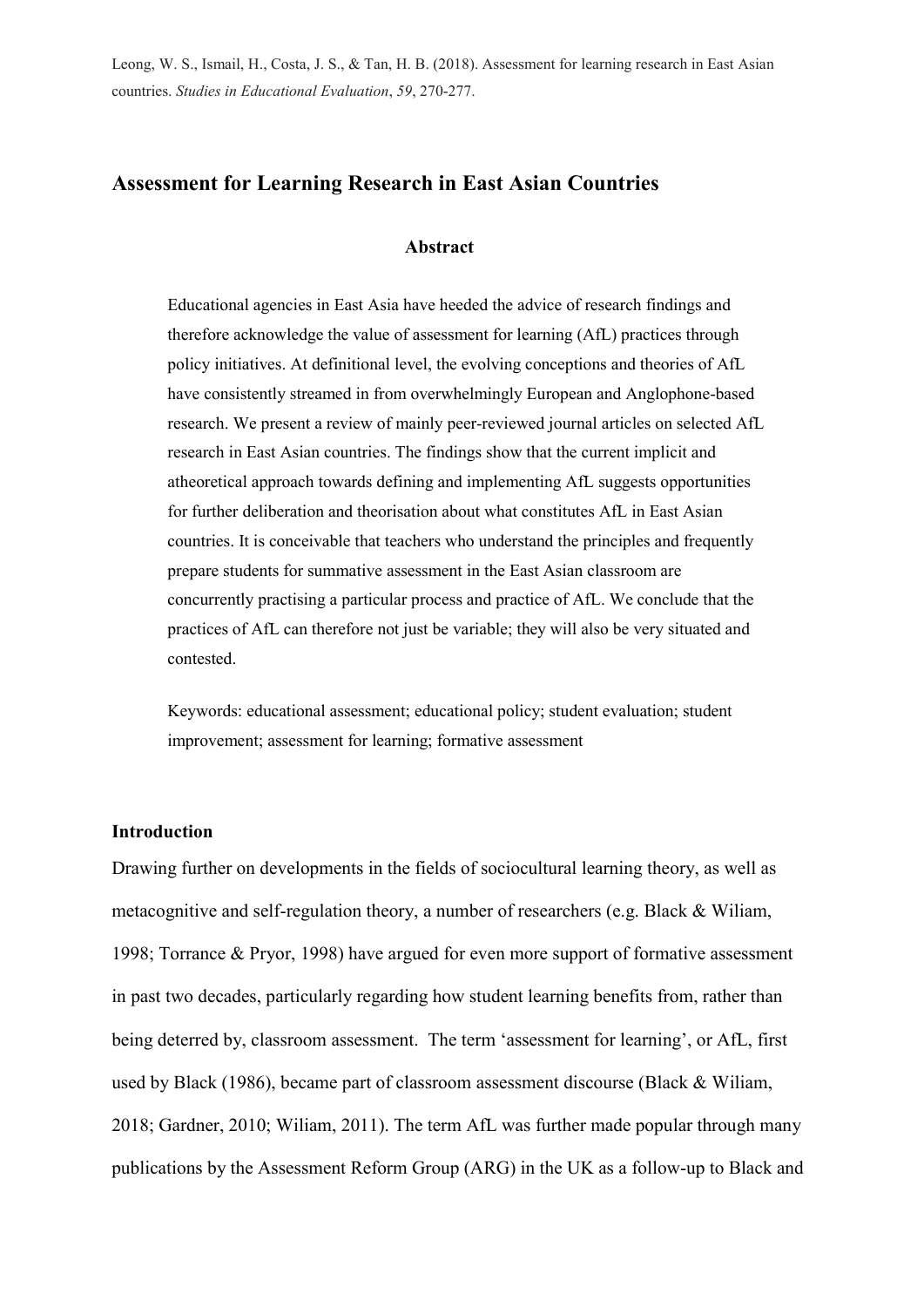Wiliam's (1998) seminal work. Since then, both formative assessment and AfL, as a distinct purpose and practice of classroom assessment of supporting learning and teaching, have been widely quoted, interchangeably, in education policy documents and research papers in several regions, including North America, Europe and Asia-Pacific, as an important educational innovation (Gardner, 2010; Organisation for Economic Co-operation and Development, 2005). More recently, and very notably, Black and Wiliam (2018) attempted to situate formative assessment within the context of a theory of pedagogy. We use the term 'AfL' in this review to include all versions of assessment initiative that privileges the purpose and practice of supporting learning, rather than aggregating or summarising performances.

In East Asia educational agencies have heeded the advice of such research findings and therefore acknowledge the value of formative assessment and AfL practices through policy initiatives. Countries with an explicit mention of formative assessment or AfL in their publicly accessed policy documents, suggesting an attempt to deepen systemic changes in assessment policy within the curriculum, include Hong Kong, Brunei, Malaysia, the Philippines and Singapore.

In Hong Kong assessment is viewed as an integral part of the learning and teaching cycle and systemic measures were introduced to ensure that assessment is valuable to learners (Curriculum Development Council Hong Kong, 2001). Brunei's curriculum emphasises the importance of feedback and the need to diversify pedagogical techniques tailored to student understanding (Ministry of Education Brunei Darussalam, 2013). The Philippines Department of Education has also defined formative assessment as part of the policy guidelines on classroom assessment that should be implemented in schools (Republic of the Philippines Department of Education, 2015). In Malaysia and Singapore reforms include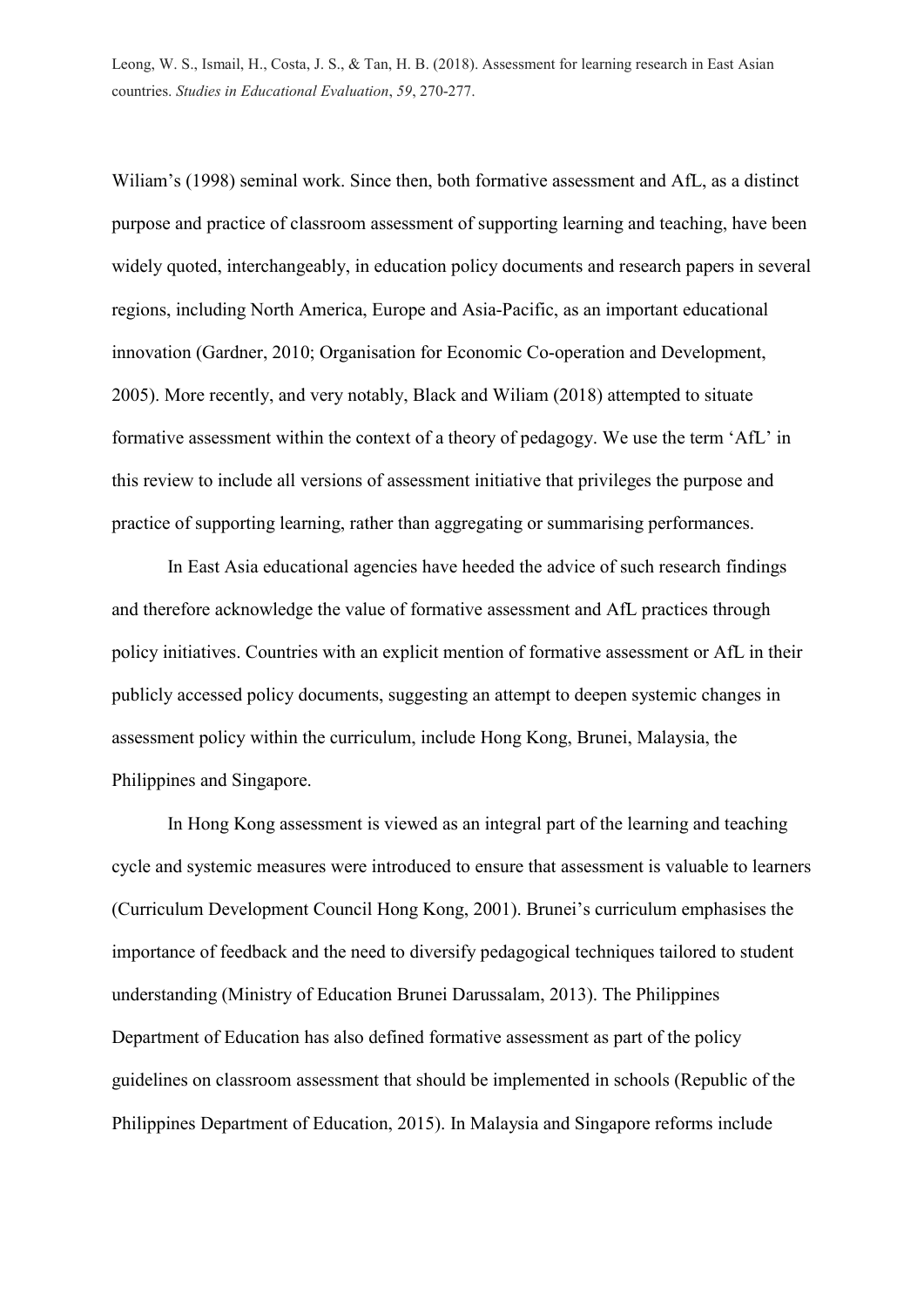placing greater emphasis on formative assessments, and a move towards more learner-centred approaches (Ministry of Education Malaysia, 2013; Ministry of Education Singapore, 2017).

### *The AfL debate*

In the *Third International Conference on Assessment for Learning,* held in Dunedin, New Zealand (2009), a position paper on AfL representing the views of 31 assessment experts from Asian-Pacific, North American and European countries (interestingly, excluding all East Asian countries) articulated a 'second-generation' definition of AfL that also attempted to capture the day-to-day continual teaching and learning practices of students and teachers:

Assessment for learning is part of everyday practice by students, teachers and peers that seeks, reflects upon and responds to information from dialogue, demonstration and observation in ways that *enhance on-going learning*. (Klenowski, 2009, p. 264; italics added by author in closing)

Such re-articulation of AfL was seen as necessary, as the experts noted that the ways in which AfL is interpreted and made manifest in educational policy and practice reveal a 'misunderstanding of the principles, and distortion of the practices, that the original ideals sought to promote' (p. 264).

Swaffield (2011) also highlighted how an erroneous interpretation and misrepresentation of AfL in English schools through the National Assessment for Learning Strategy severely undermined what had been reported about an authentic version of AfL to support students' learning and eventually contribute to school improvement. She drew a sharp distinction between AfL that can support important principles such as making learning explicit, promoting learning autonomy and focusing on learning, as opposed to a performance-oriented version that has a 'procedural, ritualistic manner that belies their pedagogical essence' (p. 438). The latter version of AfL is not expected to deliver its full potential effect, based on the underlying principles of the family of practices. Researchers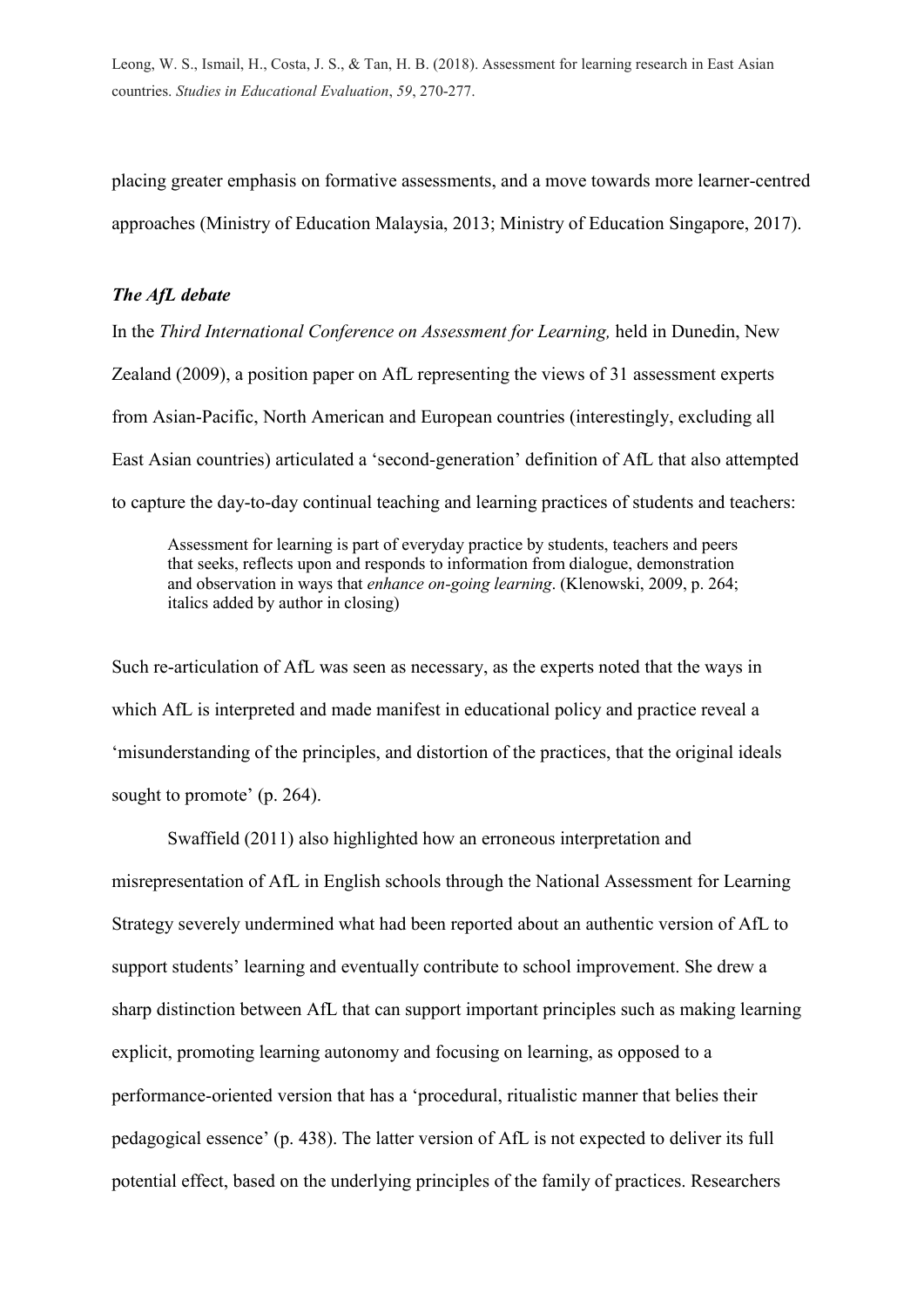such as Stiggins (2005) and Swaffield (2011) suggested that formative assessment and AfL are not synonymous and that conflating their meanings could lead to difficulties of misappropriation and inefficacious measuring of impacts of either practice.

In reviewing the development of formative assessment and AfL in recent years, we note the following emphasis: the recognition that formative assessment (and subsequently AfL) needs a separate technology within classrooms that has so far not been well understood and is under-developed; such a distinction is necessary and possible, as different inferences need to be drawn from different assessment outcomes. Since the seminal publication of Black and Wiliam's review in 1998, there has been considerable investment in 'practical implementations' of various formative assessment practices (Black & Wiliam, 2018, p. 1); moreover, the basis of such developments of formative assessment was built on pragmatic classroom practices of 'what works' (Baird, Andrich, Hopfenbeck, & Stobart, 2017, p. 337) and not a 'pre-defined theoretical base' (Black & Wiliam, 2018, p. 2.). The last point, in particular, is critical, as it suggests that there is unfinished work when it comes to even the conceptualisation of formative assessment and AfL.

Indeed, other researchers have raised questions about the validity of current definitions of AfL and formative assessment on the grounds of inconsistencies in the many claims about the principles and vagueness of its definition, impacts and effects (Bennett, 2011; Dunn & Mulvenon, 2009; Maxwell, 2004). The difficulties inherent in realising the principles and strategies of formative assessment in the particular context of schools and classrooms have prompted researchers such as Taras (2005, 2009), Carless (2011) and McMillan (2010) to theorise on different possible versions of formative assessment that should be studied closely. Taras (2005) highlighted that formative assessment should not be seen as 'a magic formula' that is separate from, and incompatible with, summative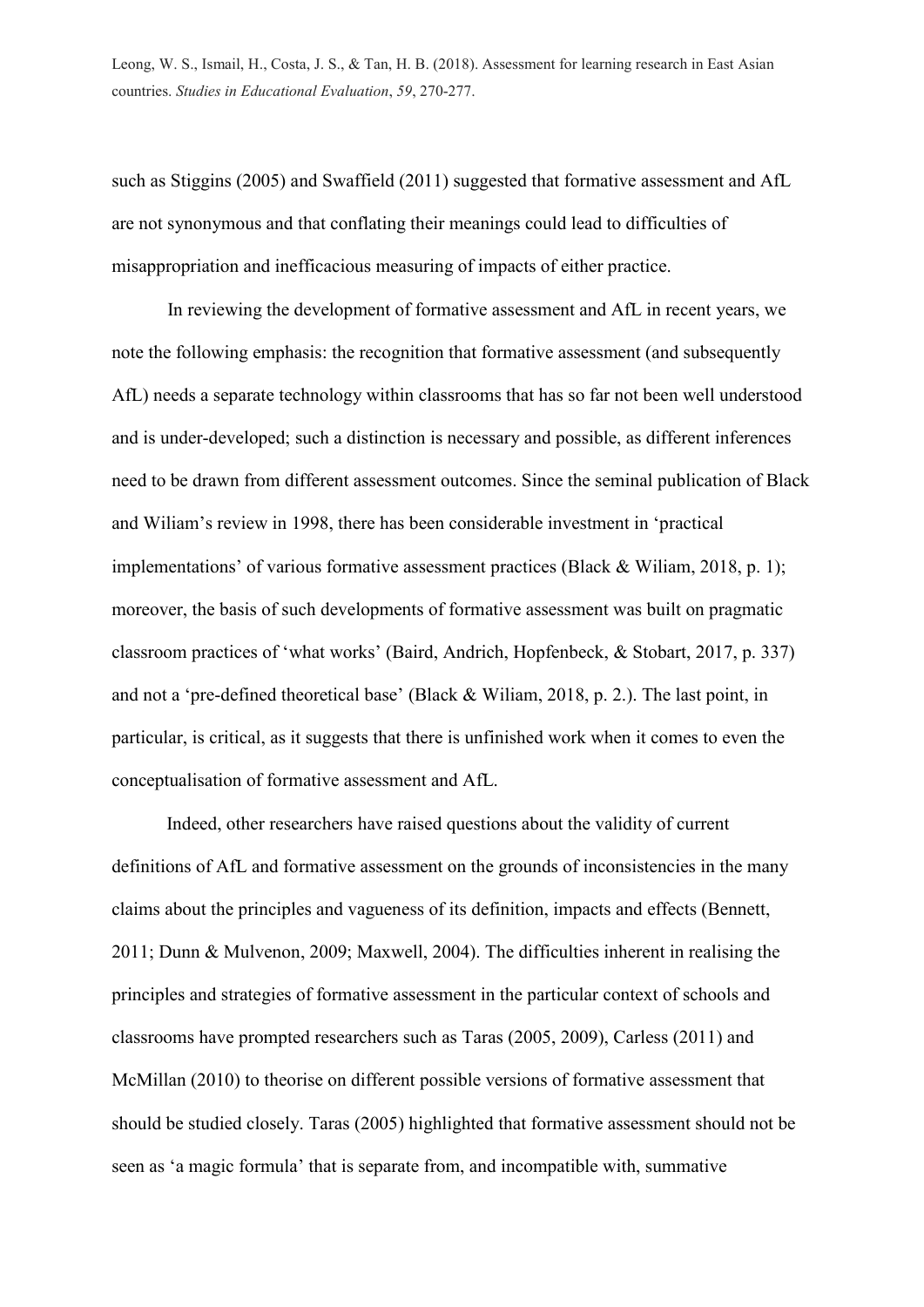assessment. Citing from Scriven's (1967) earlier conceptualisation of assessment as a single process, she argued that the separation of formative and summative assessment, based on its differing functions, was 'self-destructive and self-defeating', and unfairly demonising the centrality of the summative assessment process in a teacher's day-to-day classroom activities. Her view then is that the same assessment outcome data can potentially serve different functions, as long as the *process* of assessment has been clearly thought through. Controversially, she emphasised the need to appreciate the importance of summative assessment as the missing link in formative assessment (Taras, 2009). Carless and McMillan suggested that formative assessment could not be thought of as a single entity in the classroom but as a *family of practices* that differed in some characteristics or levels of formative-ness. McMillan (2010) and Carless (2011) identified the presence or absence of characteristics for different levels of formative assessment, which could straddle between 'low-level' and 'high-level' (McMillan, 2010) or 'limited' and 'extended' (Carless, 2011).

The evolving standards of attending to different purposes, practices and processes of classroom assessment may be useful for further deliberation and theorisation about what constitutes effective AfL that is supportive of students' learning. However, such a distinction of decision-making, including the difference between AfL and formative assessment, may be excessively convoluted and widen what teachers 'need to' and 'are actually' conceptualising and practising. Furthermore, the underpinning theories of any particular version of AfL are not necessarily easily generalisable across different classroom contexts, as they are valueladen and contestable. The over-simplification of categorising a particular practice into just formative versus summative, or AfL versus AoL, has already been noted by researchers (Bennett, 2011).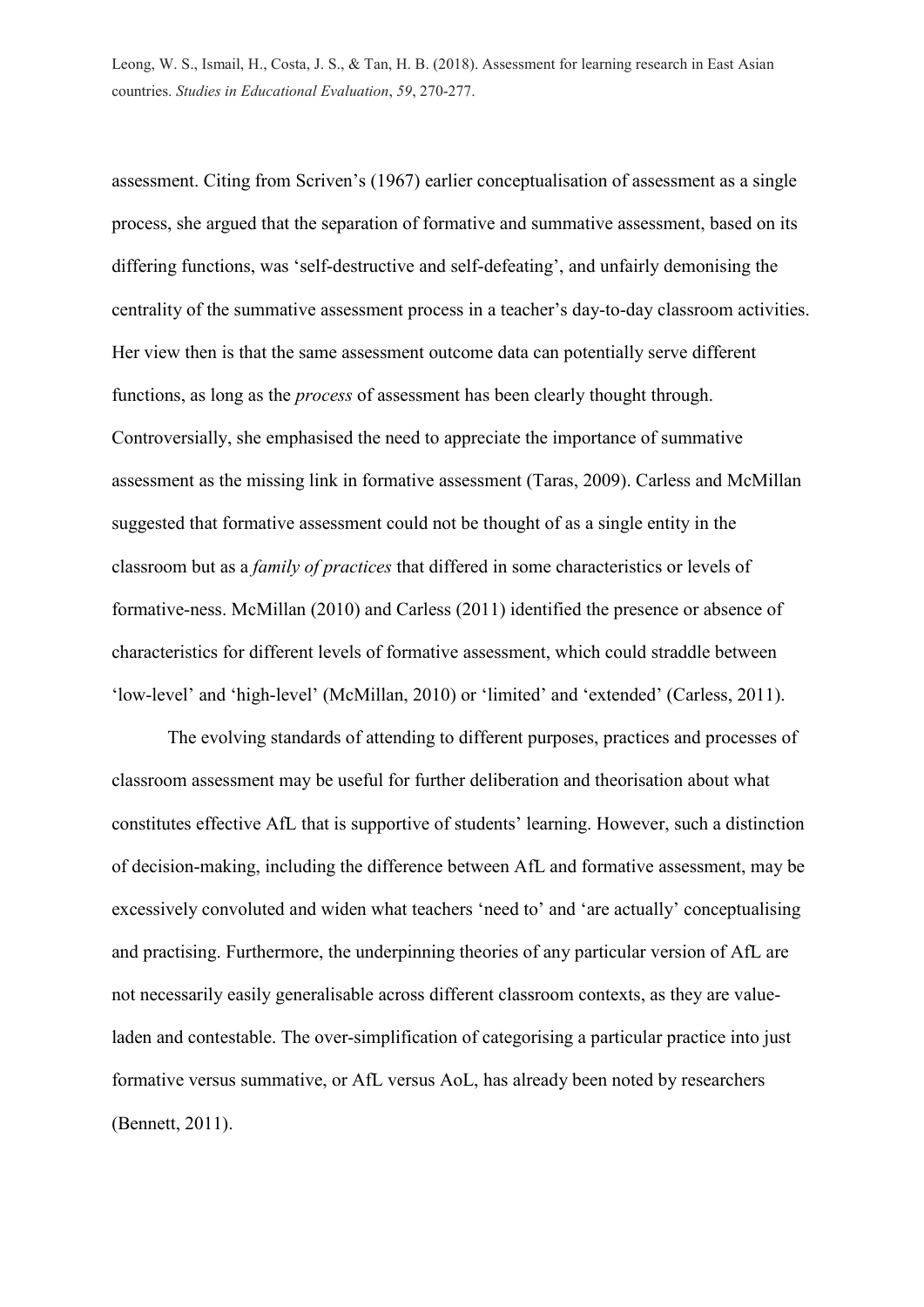### *The East Asian context*

Indeed, despite the recognition that formative assessment and AfL have received at policy level, concerns about the adoption of such policy in East Asian countries have been raised. Such concerns are particularly salient in examination-driven societies, where the historical valuing of examinations as a means of upward social and economic mobility poses challenges to certain initiatives. For example, the importance of college entrance examinations, perceived as a 'fair' way of selecting students, has caused teachers to resist new ways of teaching ELT in Japanese schools when traditional teaching approaches were deemed more practical to prepare students for the written exams (Hadley, 1997). In Malaysia high-stakes examinations continue to dominate, undermining other functions of assessment not related to selection and certification (Ong, 2010). Similarly, in Hong Kong, in spite of policy that explicitly recognises that a reliance on written tests and examinations as major methods of assessment could have a narrowing effect on learning, 'assessment for selection' practices are a key feature in the curriculum (Curriculum Development Council Hong Kong, 2001).

The implementation of AfL in East Asian classrooms may encounter further barriers such as deeply rooted learning traditions (Thanh Pham & Renshaw, 2015). For instance, East Asian countries are known to be hierarchical with high power distance indexes (Hofstede, Hofstede, & Minkov, 2010). People in these societies accept that there is a social order that they must follow, with some holding more power and authority than others. Within the classroom, this would mean a hierarchical relationship between teacher and student, where the teacher is respected and treated with deference, sometimes even fear (Hofstead et al., 2010). This respect accorded to teachers may be explained by the belief that teachers are responsible for acquiring knowledge from authoritative sources and delivering that knowledge to their students. Thus, students regard teachers as definitive sources of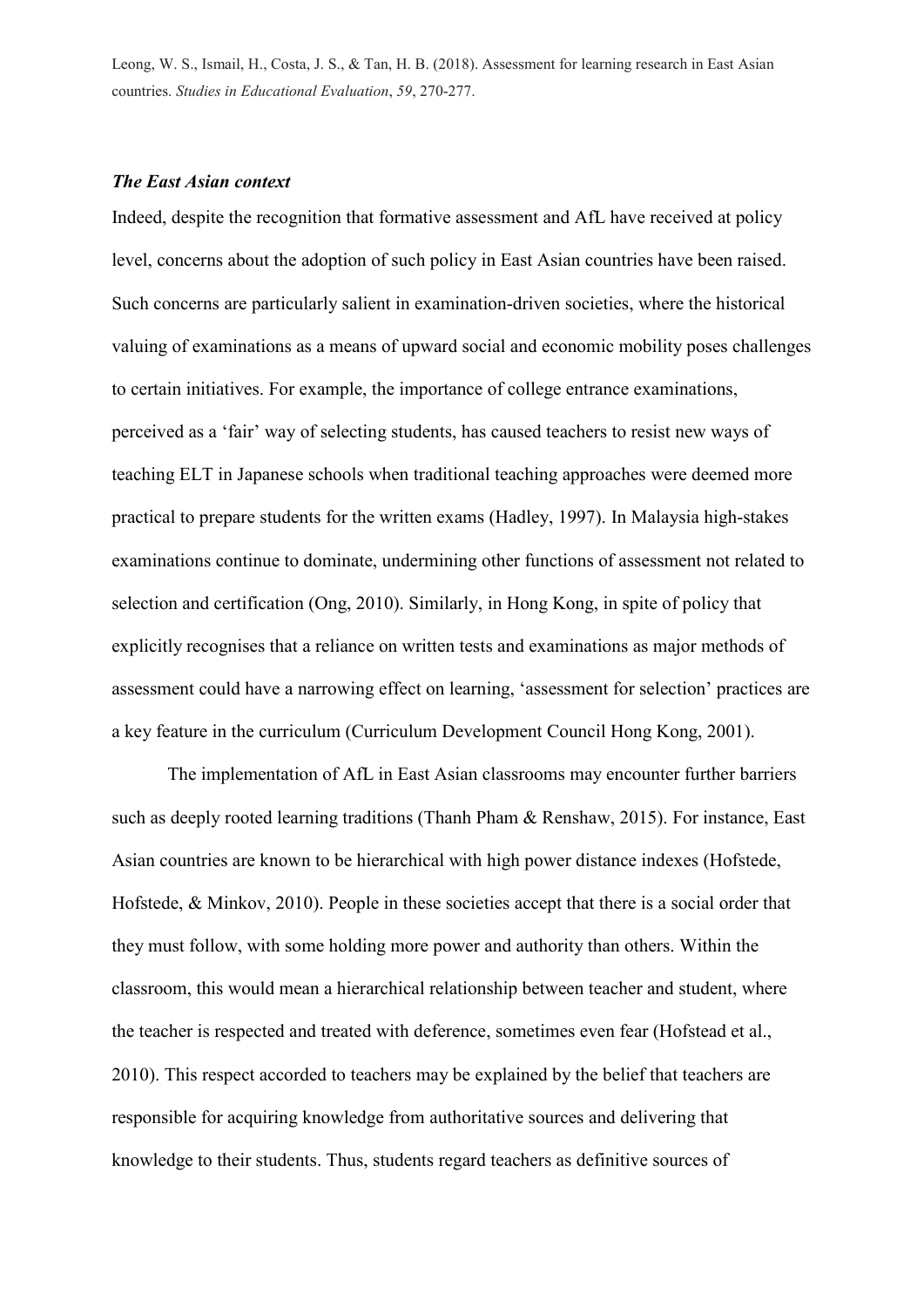knowledge and easily accept their role as passive listeners, rarely challenging their teachers (Thanh, 2014). Such classrooms also tend to be teacher-centred. For instance, Dang's (2016) study on noticing-based collaborative feedback showed that, although many students in the study preferred collaborative feedback, their beliefs about its effectiveness were split, with a large number still trusting their teachers' corrections more than those of their peers. Dang (2016) suggested that one reason for this is the nature of Vietnamese classrooms, where the teacher's authority is still highly regarded. In Thailand itself the idea of student-centred learning is completely foreign to Thai people, as there is no Thai equivalent for the word (Panhoon & Wongwanich, 2012). Therefore, the idea of adopting a more student-centred approach to formative assessment or AfL may not be easily accepted in East Asian cultures, where teachers' authority is accepted without question, and at times even expected, in the classroom.

The existence of the macro-scale 'cultural learning models' (Wang & Li, 2003), such as Asian models of collectivism, may also play a part in the understanding and implementation of AfL in East Asia. Thanh Pham and Renshaw's (2015) study has shown how students were spurred on to try new ways of learning in order to help their group score well, and how they appreciated the benefits of collective learning. Educational stakeholders in East Asia would do well to tap into, or at least recognise, such cultural factors to enhance students' learning.

At the definitional level, the multiple evolving conceptions and theories of what constitutes AfL have consistently streamed in from overwhelmingly European and Anglophone-based research (Wiliam, 2011). AfL-related conferences, such as the International Invitational Assessment for Learning Symposium, also see a majority of representation by European and Anglophone countries, potentially leaving particular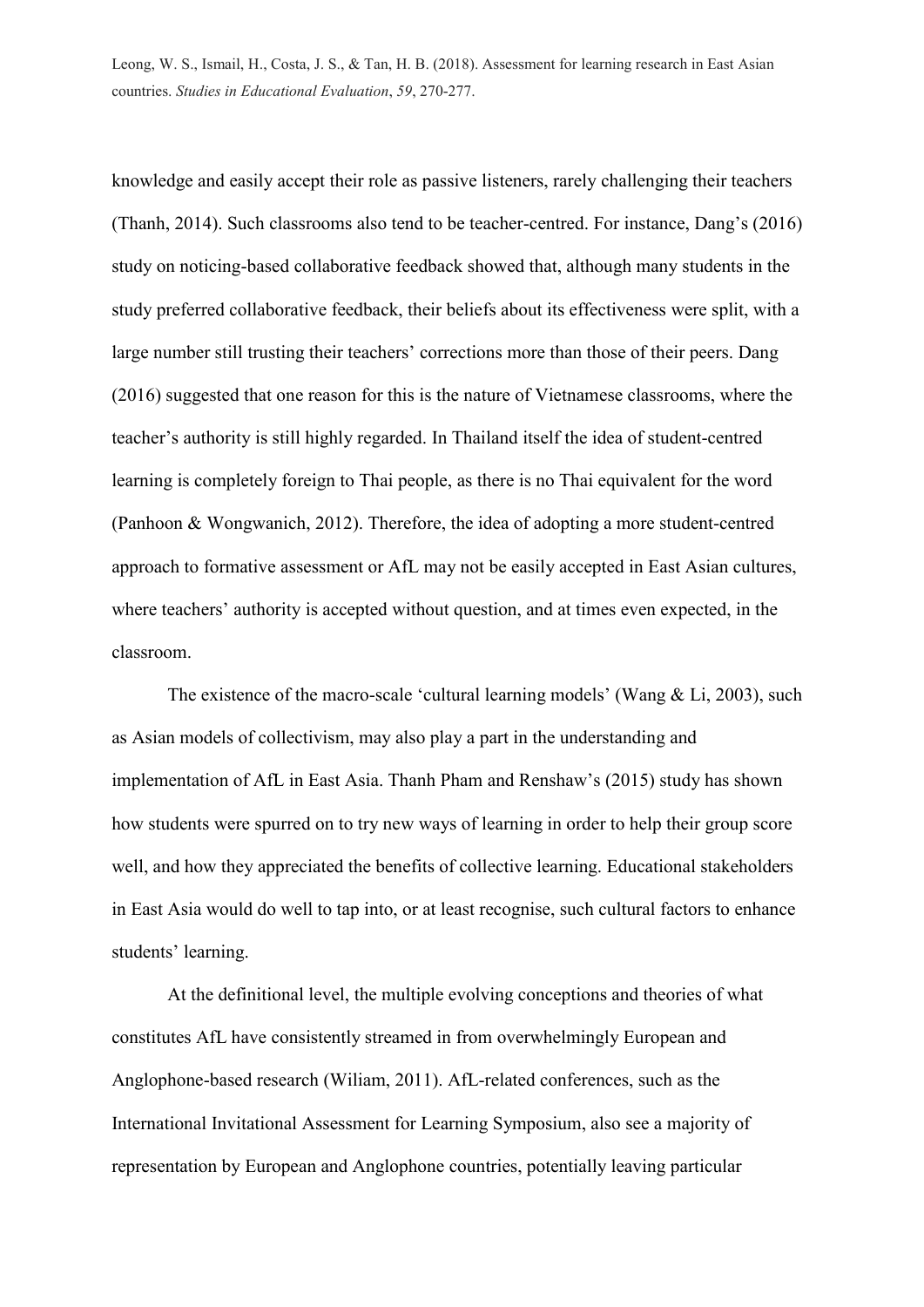considerations regarding East Asian classrooms (or other parts of the world) out of the conversations. These considerations may limit the wealth of perspectives in the conceptualisation and use of AfL. There is therefore room to question the application of a particular version of AfL to an East Asian school and classroom context.

We purposefully selected the region 'East Asia', as the authors reside in this region; we anticipated that our familiarity with specific countries in this region would help us to interpret the research findings more optimally. Specifically, in the context of East Asian countries, we focussed on the following research questions:

- (1) How do the researchers define AfL in their studies?
- (2) What are the implementation issues relating to AfL?

Given how AfL is reported to be an evolving and problematic construct, it would be valuable to find out if there was a preference for any particular definition(s) or whether it is necessary to redefine what AfL means in East Asian countries. An awareness of the kind of implementation challenges that may be attributed to a cultural or political context might also help to inform researchers and educators in the region on how to appropriate AfL more productively in their own context. We hope that these two research questions would be a start in the process of understanding the conceptualisation and implementation of AfL in this region.

### **Methodology**

A few sources on literature reviews guided our methodology (Evans & Benefield, 2001; Petticrew & Roberts, 2016; Weed, 2005; Weed, 2008). We started with a broad search and selected our studies based on the criteria that we have developed before synthesising the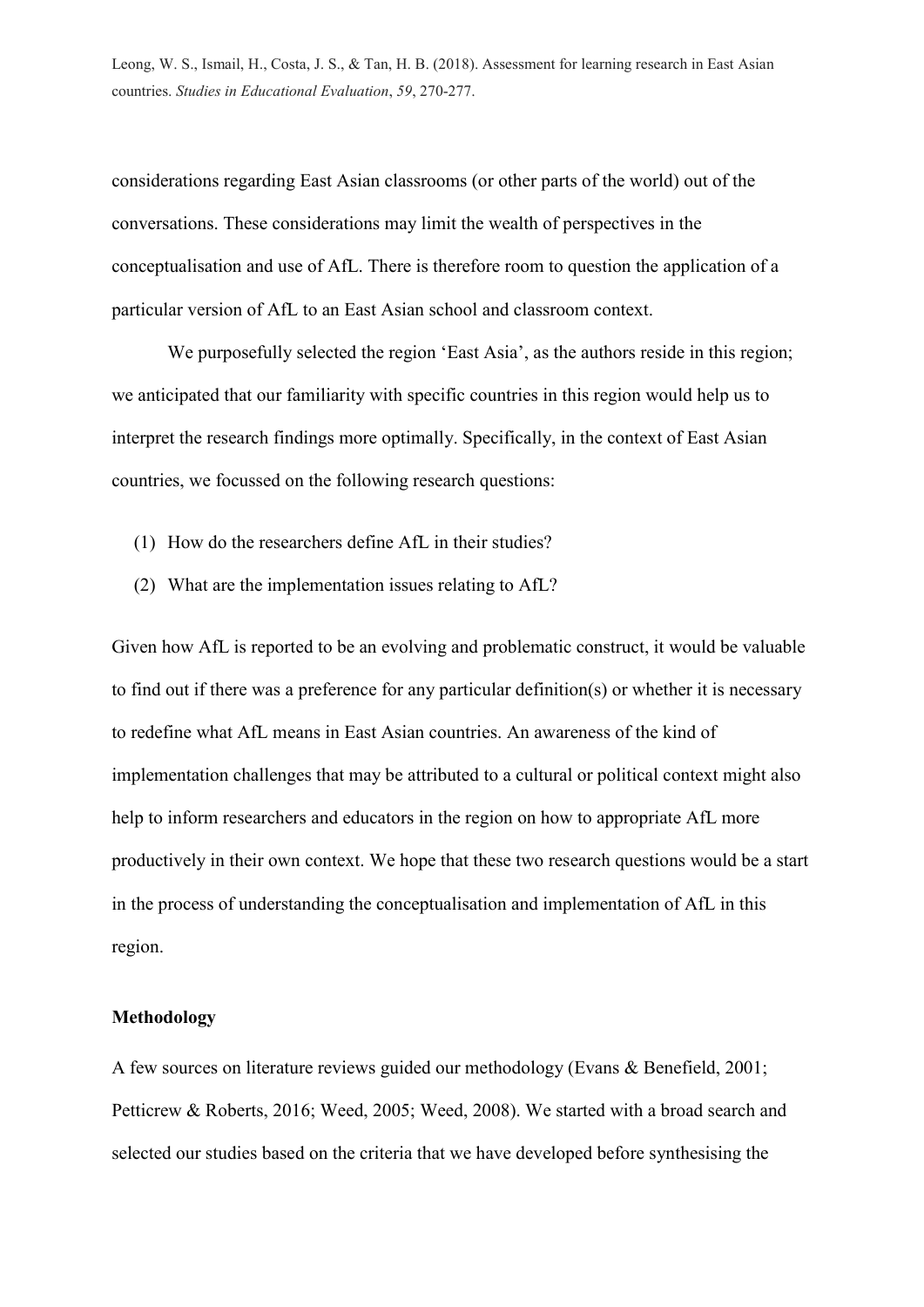findings. Rather than using a positivist approach, we adapted Weed's (2008) more interpretivist approach, which focusses on 'locating meanings within the context in which they emerge' (Weed, 2008, p. 19). Our interest lies in studies on AfL within the East Asian context, and we wanted to ensure that, whatever interpretations were made, this was done while keeping the context of the selected studies in mind. Furthermore, as Nisbett (2003) has shown, Asians tend to pay more attention to context and also to favour relationships, so it was important to preserve these when we discussed the findings. In addition, as suggested by Weed (2008), our search was more cyclical and iterative, where we included more search terms that were deemed relevant as we progressed, rather than being too restrictive from the start. This was particularly useful because of the dearth of AfL-specific research in the East Asian context.

### *Procedure*

We began our search in July and ended it in September 2017. The search phrase we used comprised two parts. One part is an AfL-related search term, while the other is the country where the study was conducted, for example, 'assessment for learning and Singapore'. We used the EBSCO research database, as well as Google Scholar, for this purpose. Only fulltext peer-reviewed journals were retrieved for consideration. As 'formative assessment' and 'AfL' are often used interchangeably, we used both terms in our search.

The initial results suggested that AfL research could also be found under terms such as 'classroom assessment', 'feedback', 'peer-assessment' and 'self-assessment', so we broadened our search terms to include these.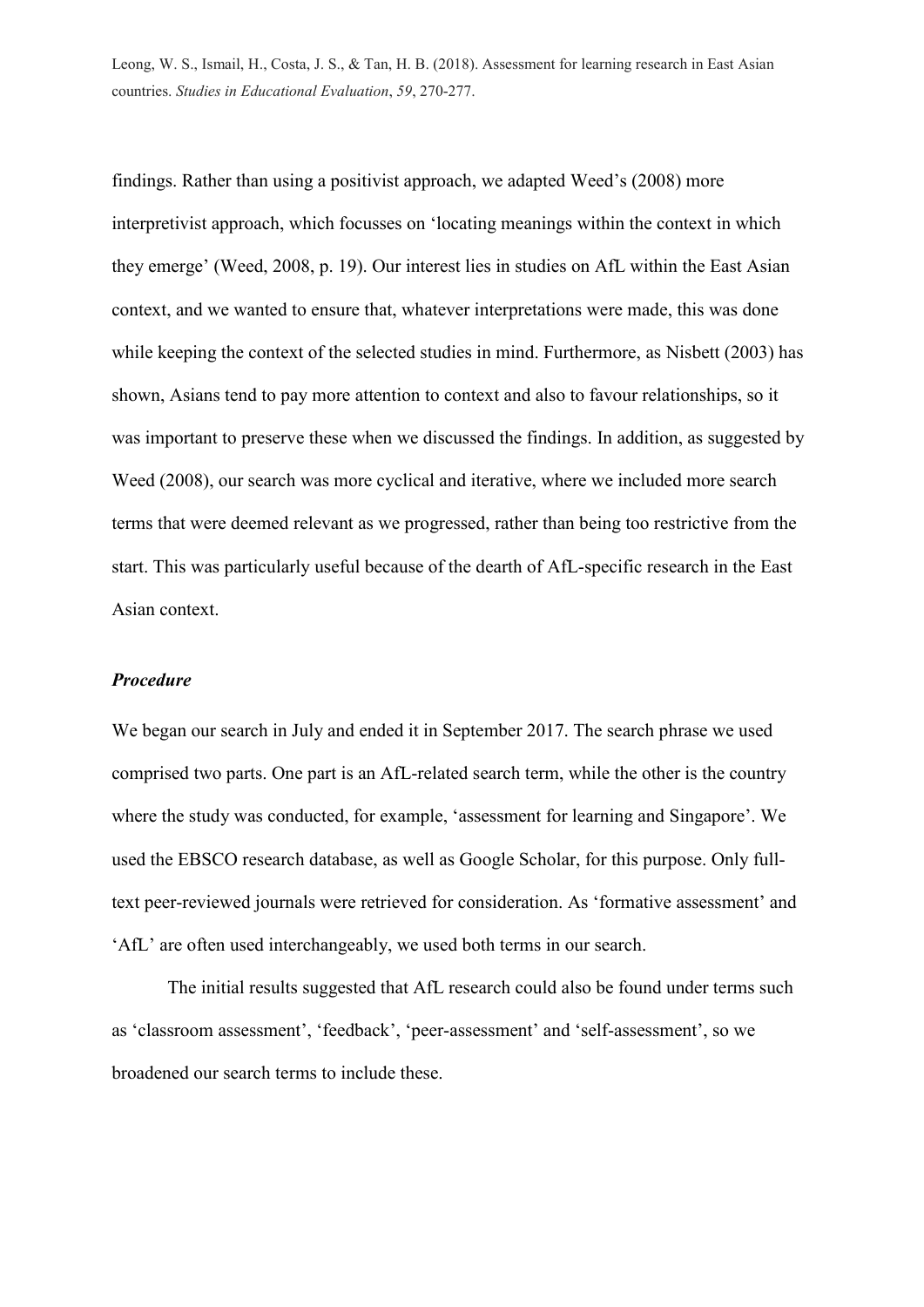We confined our search to contexts that were similar in terms of educational settings. Thus, the titles and abstracts of the initial research results were filtered using the following inclusion criteria:

- Peer-reviewed journal articles, book chapters or reports published from 2009 onwards. Conference papers were excluded.
- They offer empirical evidence.
- They have references to AfL or formative assessment.
- They were conducted in any East Asian regions.
- They were conducted in the primary or secondary school context. E-learning or ICTbased learning was excluded.
- The results are discussed within a broader macro context, either political or cultural.

Only evidence-based research was included in our study, thereby allowing us to discuss the findings based on what is happening in the real school context rather than on an author's opinion. We adopted the Education For All (EFA) classification, as reported by the United Nations Educational, Scientific and Cultural Organization (UNESCO) to define East Asian regions, that is, China, Hong Kong, Taiwan, Japan and South Korea, including Southeast Asian countries such as Singapore, Malaysia, Brunei, Thailand, Vietnam, Indonesia and the Philippines. We chose this classification based on the close geographical proximity of these countries, as well as on similar shared traits. For instance, many of these countries still experience challenges in terms of educational quality and equity (UNESCO, 2015), and many have included AfL as part of their education policy and reform, as discussed above. Thus, it would be interesting to see how AfL is enacted in these countries.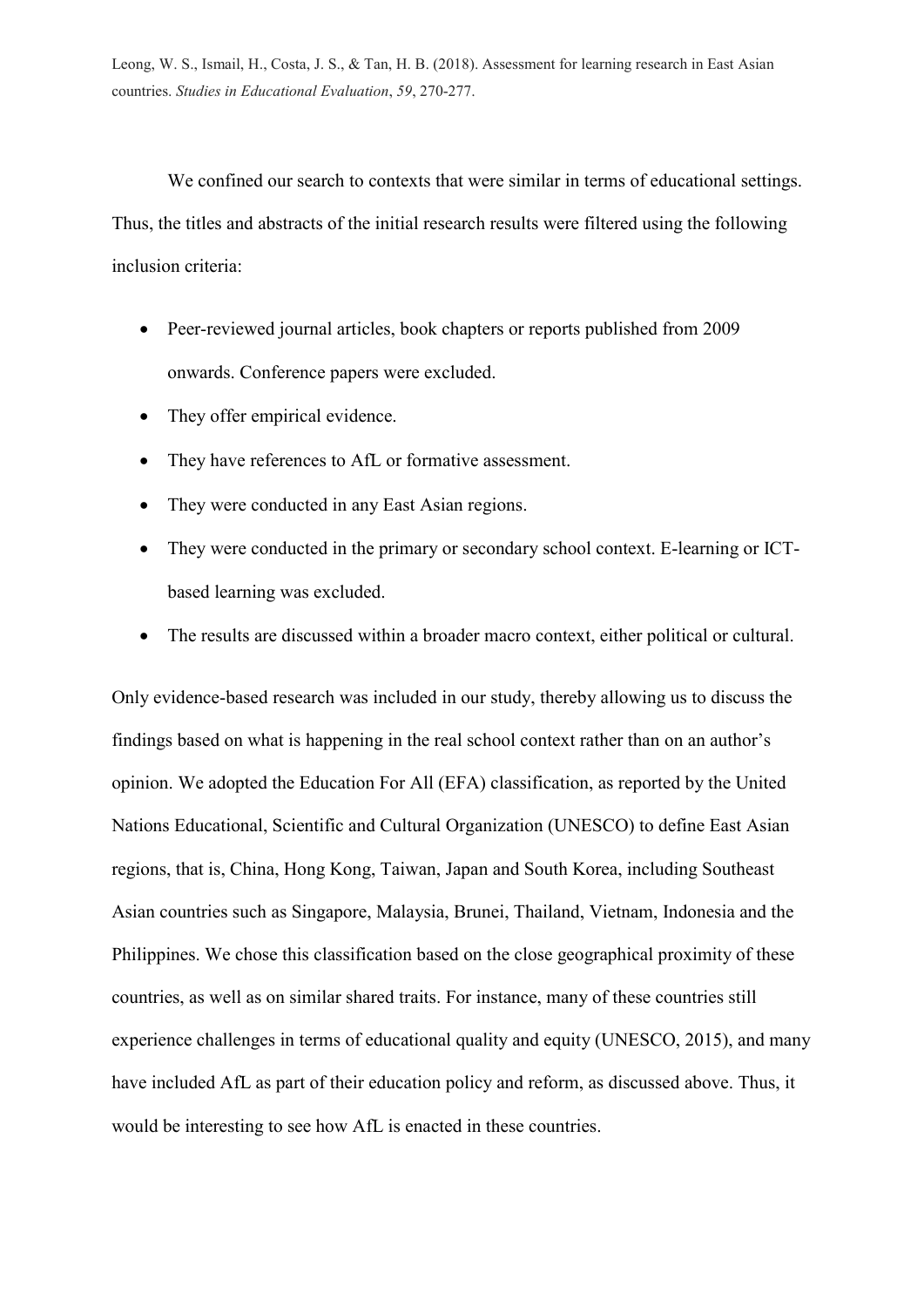In terms of school context, studies in vocational and tertiary educational settings were excluded. One reason for this is that such educational settings tend to be different in terms of their mission, structure and curriculum, compared to primary and secondary schools. Studies that involve the use of ICT were excluded for the same reasons. We acknowledge that if AfL has to be 'part of everyday practice by students, teachers and peers that seeks, reflects upon and responds to information' (Klenowski, 2009, p. 264), it needs to be understood in typical 'day-to-day' classroom settings. We therefore recommend that such studies merit a review of their own, separate from this one.

## **Results**

In the initial search, 196 articles were selected based on title and abstract. The articles were then read in their entirety and reviewed again based on the inclusion criteria, bringing the number down to 24. Several rounds of discussions were held with all the four authors to decide whether to include an article in the final list. All four authors are in the education field and have either a master's or doctorate's degree in education. An overview of these 24 articles is shown in Table 1 for quick reference.

It is worth noting that almost all of the studies cited feedback as being central to AfL. In these studies, feedback is either for teachers, to help them modify their teaching practices (Sardareh, Saad, Othman, & Me, 2014; Yatab & Shahrill, 2014; Zhao, Van den Heuvel-Panhuizen, & Veldhuis, 2016), or for students to use to improve their learning (Brown, Kennedy, Fok, Chan, & Yu, 2009; Bryant & Carless, 2010; Gu, 2014; Hui, Brown, & Chan, 2017; Koh, Lim, Tan, & Habib, 2015; Lam, 2013; Leong, 2014; Rashid & Jaidin, 2014; Tong, 2011; Yu, 2015), or both (Butler & Lee, 2010; Cagasan, Luo, Robertson, & Care, 2016; Griffin, Cagasan, Care, Vista, & Nava, 2016; Sardareh, 2016; Yin & Buck, 2015).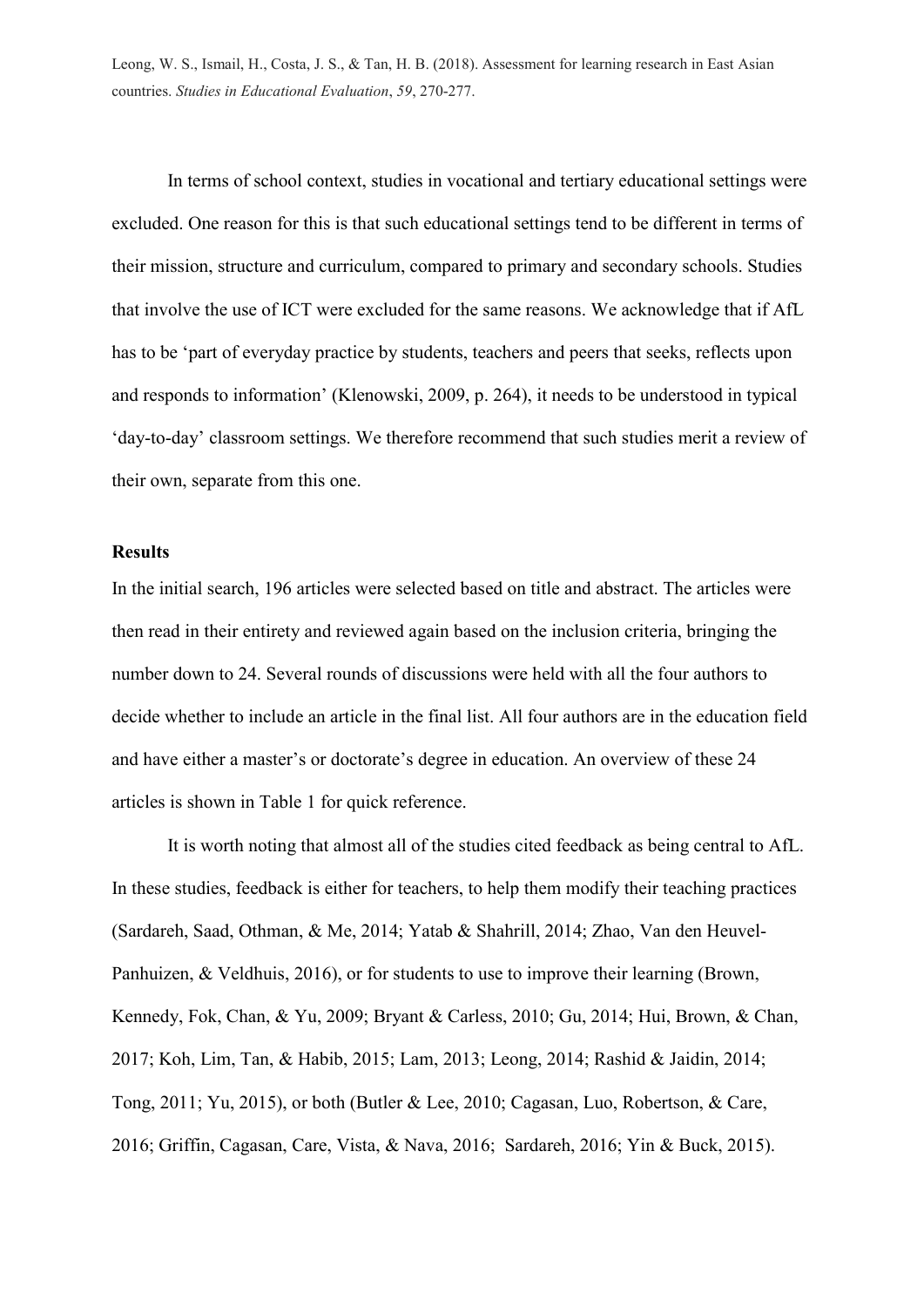The articles selected were then read thoroughly several times and data relevant to the research questions were extracted into a data extraction form which was shared among the authors. From the form, two categories, "Definitions/conceptions of AfL/FA" and "Cultural/political context discussed in the article" were further analysed. For the first category, we looked for the definitions and terms that were used in the articles and noted their frequency. For the second category, we conducted a thematic analysis on the data that was extracted and came up with several themes.

## *Definitions of AfL*

Of the 24 articles, 11 used the term 'formative assessment' (Bryant & Carless, 2010; Butler & Lee, 2010; Cagasan et al., 2016; Griffin et al., 2016; Gu, 2014; Lin et al., 2013; Ratnam-Lim & Tan, 2015; Tan, 2016; Tong, 2011; Yan & Cheng, 2015; Yin & Buck, 2015). Eight used the terms 'AfL' and 'formative assessment' interchangeably, assuming them to be the same thing (Azis, 2015; Hui, 2012; Hui et al., 2017; Koh et al., 2015; Lam, 2013; Rashid & Jaidin, 2014; Yu, 2015; Zhao et al., 2016). Only Leong (2014) made a distinction between AfL and formative assessment, with formative assessment seen as something broader that adheres less strictly to three principles highlighted by Swaffield (2011), namely, transparency of learning, autonomy of learners and a focus on learning.

In many of the articles, the researchers refer to formative and/or AfL as an assessment practice that has a distinct purpose of improving students' learning during the process of teaching. Black and Wiliam's (1998) definition was the most widely quoted, with nine of the studies referencing their work on AfL (Azis, 2015; Bryant & Carless, 2010; Gu, 2014; Hui et al., 2017; Koh et al., 2015; Sardareh, 2016; Yan & Cheng, 2015; Yatab & Shahrill, 2014; Zhao et al., 2016). Three of the studies (Cagasan et al., 2016; Griffin et al., 2016; Rashid &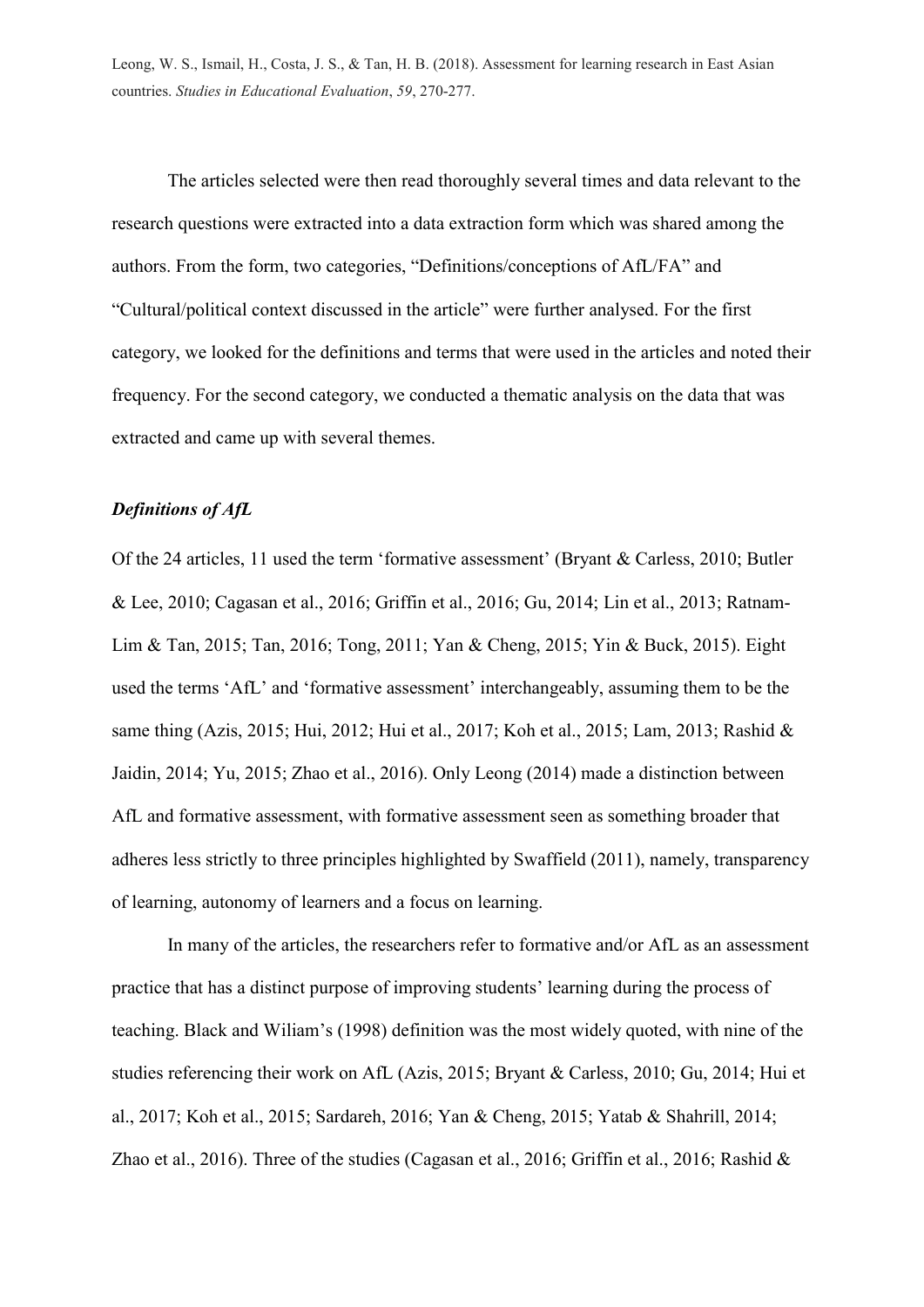Jaidin, 2014) quoted more recent works by Black and Wiliam but retained the same essentials from their earlier work, that is, that information gleaned from students' learning is used to improve their learning. Meanwhile, Klenowski's (2009) definition was quoted in only two of the articles (Hui et al., 2017; Lam, 2013). Interestingly, Hui et al. (2017) raised concerns about whether assessment can really support learning in the Hong Kong high-stakes examination context. Griffin et al. (2016) preferred to use the term 'assessment for teaching' instead of 'assessment for learning', citing the need for teachers to play a central role in guiding students before any assessment can be of use to the students.

In two of the articles, acronyms were used to indicate the localisation of AfL in some countries. School-based assessment for learning (SBAfL) in Brunei was part of an initiative to equip students with twenty-first-century skills (Rashin & Jaidin, 2014), while holistic assessment (HA) in Singapore was meant to move schooling away from an exam-oriented culture to focus on a more holistic development of the student that includes non-academic aspects (Ratnam-Lim & Tan, 2015). These localised versions of AfL were introduced and promoted by policy-makers in the respective countries.

Seven of the studies did not explicitly explain the definition of formative assessment and/or AfL (Butler & Lee, 2010; Hui, 2012; Leong, 2014; Ratnam-Lim & Tan, 2015; Tan, 2016; Tong, 2011; Yu, 2015), assuming the reader's familiarity with them. None of the studies have discussed the theoretical basis for choosing one definition over the other, and none seems to problematize the concept of 'AfL' as a useful separate construct from summative assessment. There is also a general assumption that 'improvement of learning' is a well-understood notion.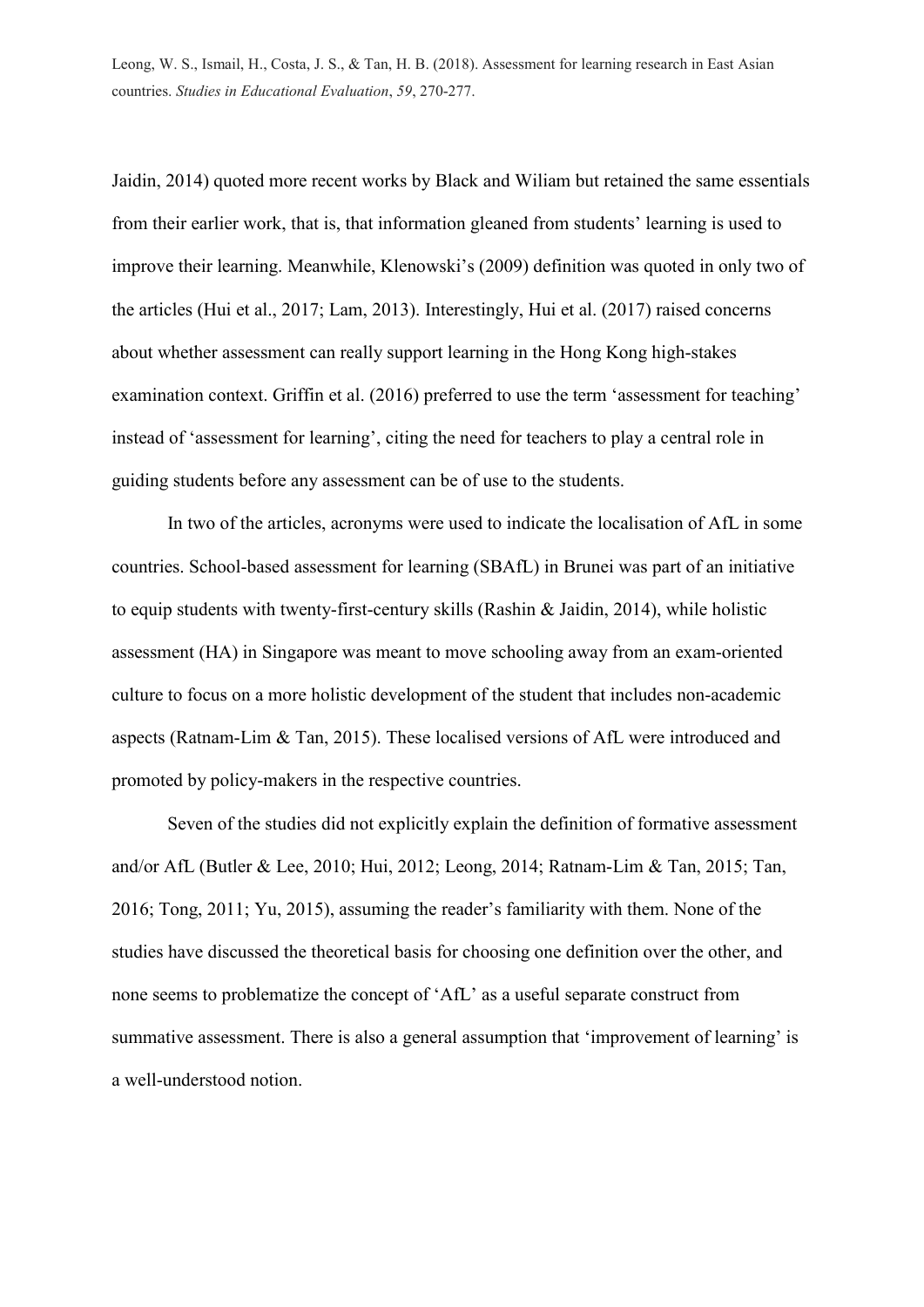## *Implementation issues of AfL*

Half of the studies were concerned with policy implementation. These are usually in relation to an educational policy or reform where AfL is introduced, and the researchers were interested to know how these reforms affected schools. The studies either sought participants' perceptions of the implementation of AfL (Hui, 2012; Hui et al., 2017; Rashid & Jaidin, 2014; Ratnam-Lim & Tan, 2015; Tan, 2016; Yatab & Shahrill, 2014) or included observations of how teachers actualise AfL policies in classroom practices (Bryant & Carless, 2010; Cagasan et al., 2016; Griffin et al., 2016; Gu, 2014; Sardareh, 2016; Tong, 2011).

The greatest obstacle to the implementation of AfL, from the studies in this review, appears to come from the pressure of high-stakes external examinations (Bryant & Carless, 2010; Hui et al., 2017; Tan, 2016; Yatab & Shahrill, 2014; Yu, 2015). Teachers who believe in AfL are unable to carry these practices out, or give them up in favour of more summativeoriented assessment practices, because of the need to prepare students for these high-stakes examinations. Students' narrow focus on examinations is also seen as a hindrance when they do not see the link between what they learn and how it will help them in the exams (Koh et al., 2015; Lin et al., 2014). Many of the studies also reflect an emphasis on accountability in East Asian educational institutions (Griffin et al., 2016; Hui et al., 2017; Tong, 2011; Yan & Cheng, 2015). Griffin et al. (2016) suggested the need for more forms of accountability in the Philippines education system. Azis (2015) found that Indonesian teachers' conceptions of assessment had a close affinity with accountability conceptions.

Some studies also highlighted the highly authoritative nature of East Asian classrooms. In such classrooms it is generally accepted that teachers are the ultimate directors and decision-makers (Cagasan et al., 2016; Griffin et al., 2016; Lam, 2013). Research on questioning and feedback in Malaysia showed that teachers had the ultimate authority over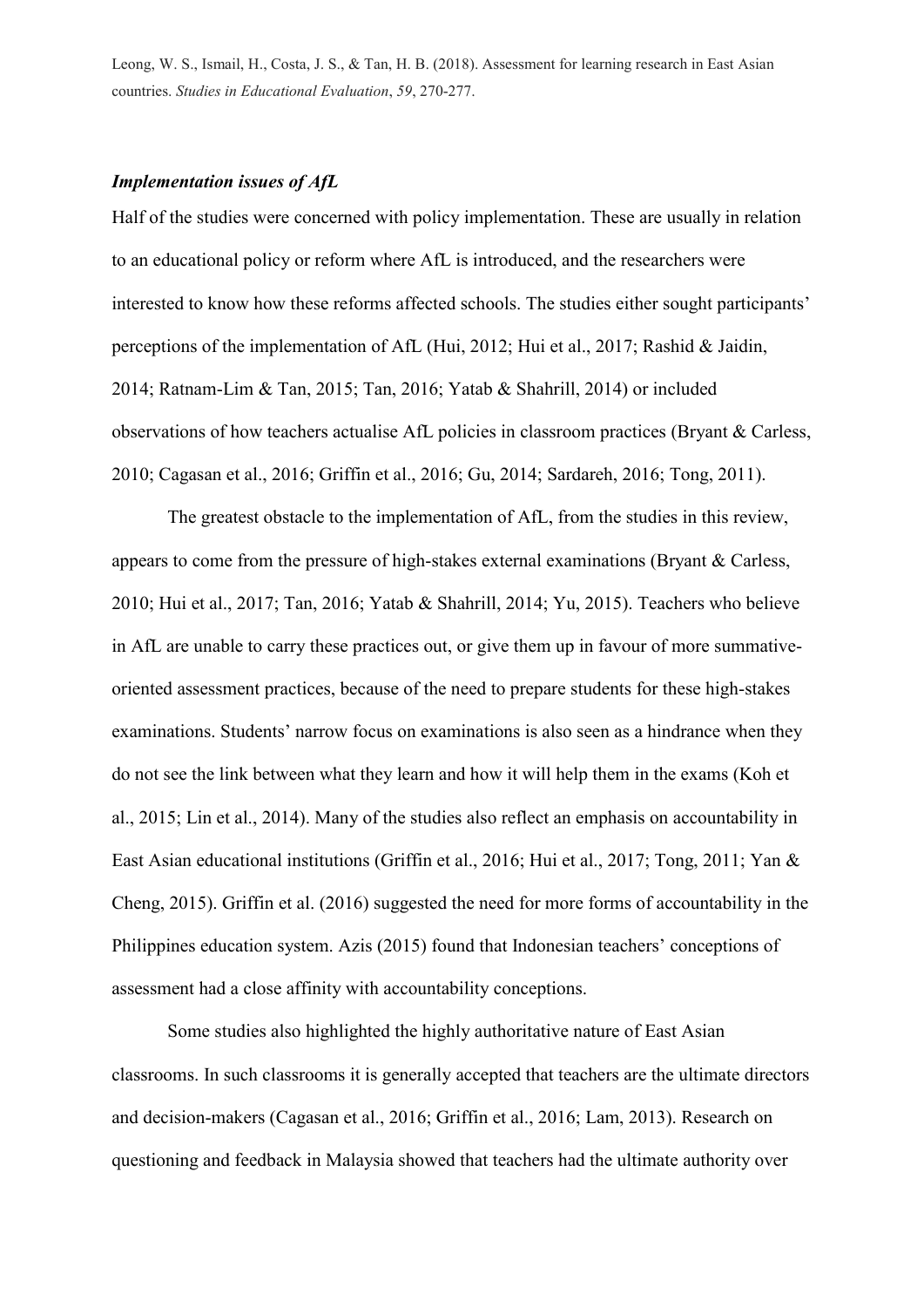knowledge in the classrooms, with teachers still providing the correct answers most of the time, leaving little space for dialogic interactions (Sardareh, 2016; Sardareh et al., 2014). In fact, a few studies showed that students prefer teacher assessment to peer assessment (Bryant & Carless, 2010), sometimes getting frustrated with discussions when they would rather be told the 'correct answer' (Yin & Buck, 2015) by the teachers, who are considered the 'experts' in the classroom. They also suggest that students are afraid to reveal their misconceptions in the classroom for fear of losing the respect of their teacher and peers.

The teachers' mindset, influenced by their own upbringing and beliefs, colours their practice in the classroom. Some teachers believe in AfL as a good learning strategy for students, but are constrained by institutional values and school culture (Yu, 2015), as well as pressure from parents (Hui et al., 2017; Ratnam-Lim & Tan, 2015). There is also the belief, on the part of both students and teachers, that grading and scoring are still a 'valued part of learning', not at all incompatible with AfL (Azis, 2015), and that motivating students through test scores is an accepted way to make students responsible for improving their own learning (Brown et al., 2009; Bryant & Carless, 2010; Yin & Buck, 2015). Furthermore, it is difficult to dislodge the idea that examinations are inherently more fair and objective (Tong, 2011).

Teachers are also limited by their knowledge and competency of AfL (Sarderah, 2016; Sardareh et al., 2014; Yan & Cheng, 2015). Some are unconvinced of the potential benefits of AfL (Koh et al., 2015; Rashin & Jaidin, 2014) in contrast to tried and tested practices (Leong, 2014; Tong, 2011). In certain instances, AfL is perceived as a 'Western construct' (Bryant & Carless, 2010).

Then there are teachers who find ways of making AfL work in high-stakes examination settings, coming up with strategies to ensure that formative assessment is still carried out despite the challenges (Lam, 2013; Leong, 2014). Butler and Lee (2010)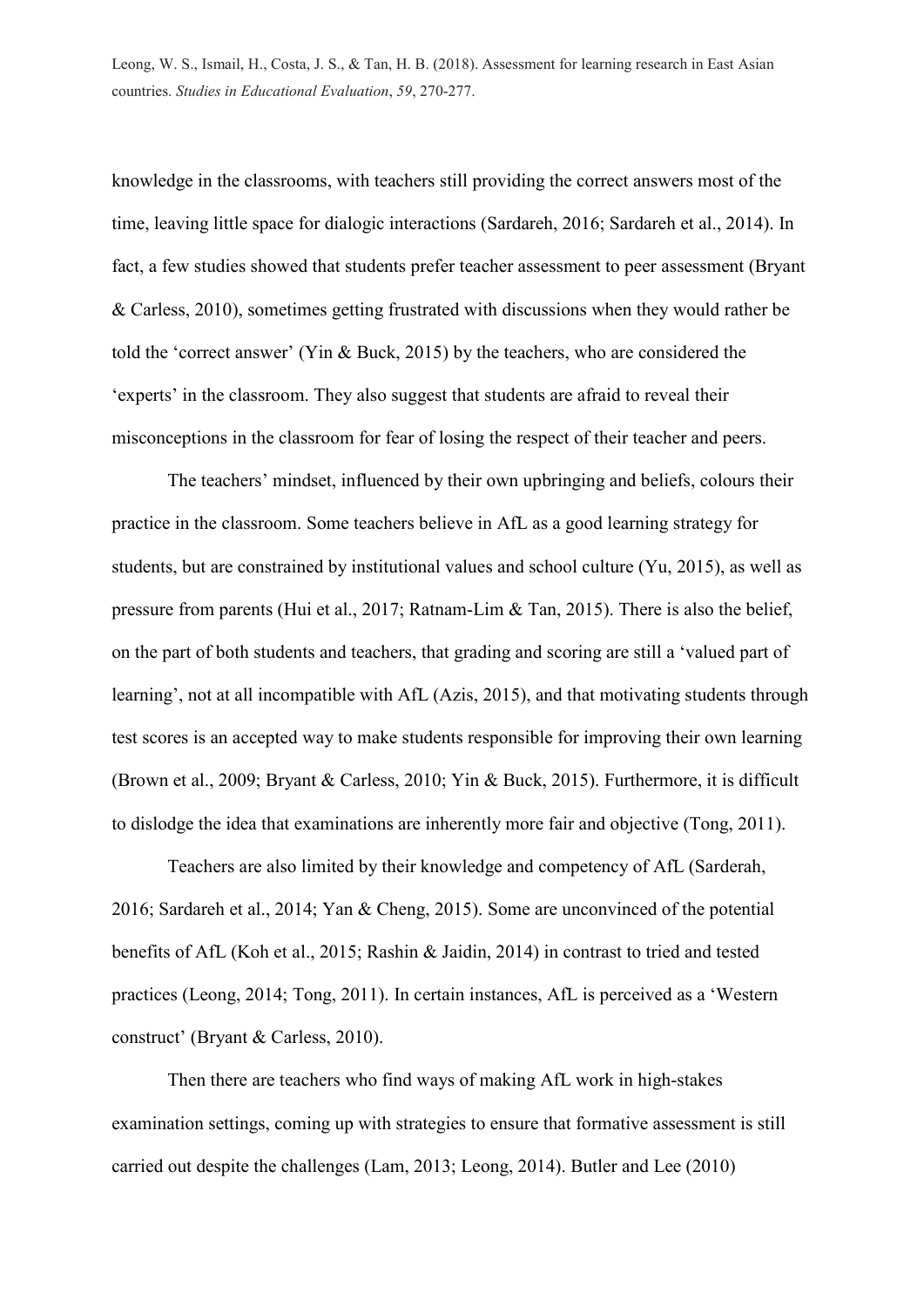suggested that formative and summative assessment should 'meet halfway', that is, to use summative for formative purposes, and vice versa, as well as limiting feedback to being on the process rather than the performance. In Brunei, teachers were already implementing BCATs (Brunei Common Assessment Tasks), which were 'formal, standardised and moderated assessment tasks that familiarise teachers and students with assessment for learning (AfL) best practices' (Ministry of Education Brunei Darussalam, 2013) and had both a formative and a summative component (Yatab & Shahrill, 2014).

### **Discussion**

The findings reveal various mediating influences that inform nation- or school-wide policy, and teachers' perceptions, and inhibit or support the implementation of new assessment practices in selected East Asian countries. All the articles have selected AfL, formative assessment or its derivative as an innovative classroom assessment. Based on the findings, we note there is an ongoing effort in East Asian countries' terms of policy-making, research and professional learning, serving as external mediation to develop or change teachers' AfL practices. These changes in the external domain can precipitate, for instance, changes in teachers' awareness of AfL at the very least.

The evolving rhetoric highlights the problem of drawing definitive parameters regarding what constitutes good AfL, in the context of the difficulties of translating theory into the practice of AfL by teachers, particularly in very different sociocultural contexts, even within East Asia. Partaking in considering the different threads of argument for and against the different conceptualisations brings to bear an understanding of the different practices of AfL in a particular region. Consequently, the practices of AfL can therefore not just be variable; they will also be very situated and contested. We infer from the present set of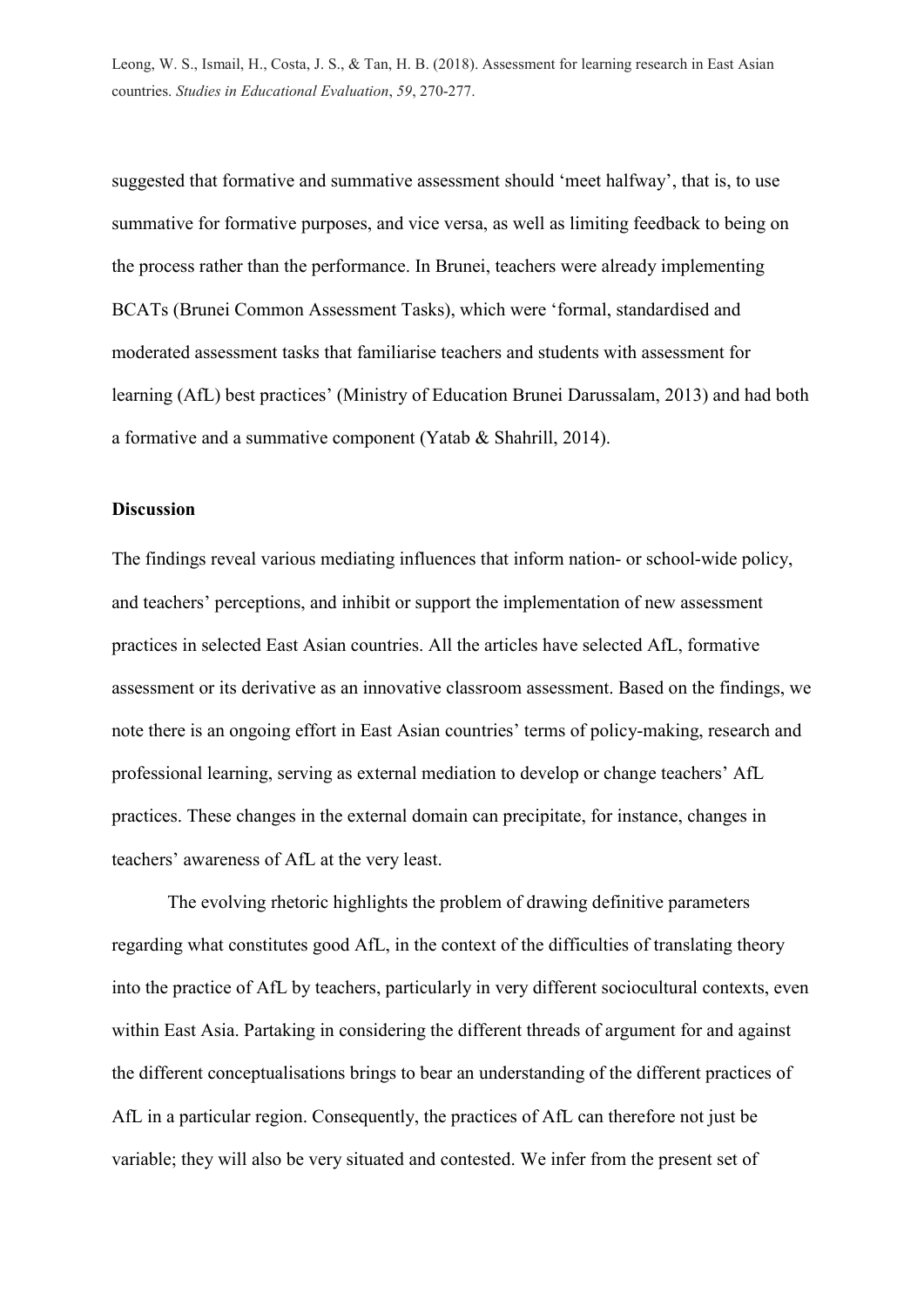findings that research on AfL in the East Asian context suffers from a lack of ongoing debates in at least two areas: the current theorisation of AfL, particularly alternative conceptualisations (e.g. Taras, 2009; Carless, 2006); and how 'learning' has (already) taken place efficaciously in the East Asia context based on a theory of pedagogy (Black & Wiliam, 2018) and cultural models (Wang & Li, 2003). While students and teachers in East Asia could be immediately interested in the 'goodness' of the more evident and short-term consequences (e.g. 'good' grades and mastery of a topic) that flow from particular actions of AfL, they are equally concerned with adhering to wider societal fundamentals.

The varying dynamics of how AfL is enacted in East Asian classrooms are therefore dependent not only on external models of principled practices, but also, internally, on an individual's perspectives, values, beliefs and attitudes towards learning, teaching and possibly what constitutes an educated and useful person, as defined by a particular East Asian country context. These culturally specific macro-models of education are less likely to be changed in the foreseeable future.

From the findings in the articles, the current implicit and atheoretical approach to defining and implementing AfL (Baird et al., 2017) suggests opportunities for further deliberation and theorisation about what constitutes AfL in East Asian countries. Arguably, most East Asian teachers can see that all assessment can eventually help students to learn in some way. It is conceivable that teachers who frequently prepare students for summative assessment in East Asian classrooms are concurrently practising a particular process and practice of AfL (Black & Wiliam, 2018; Taras, 2009). Another framework that can be considered is the learning-oriented assessment (LOA) introduced in Hong Kong (Carless, Joughin, & Liu, 2006). LOA seeks to emphasise the important role that assessment plays 'in promoting productive student learning… regardless of any other functions it may be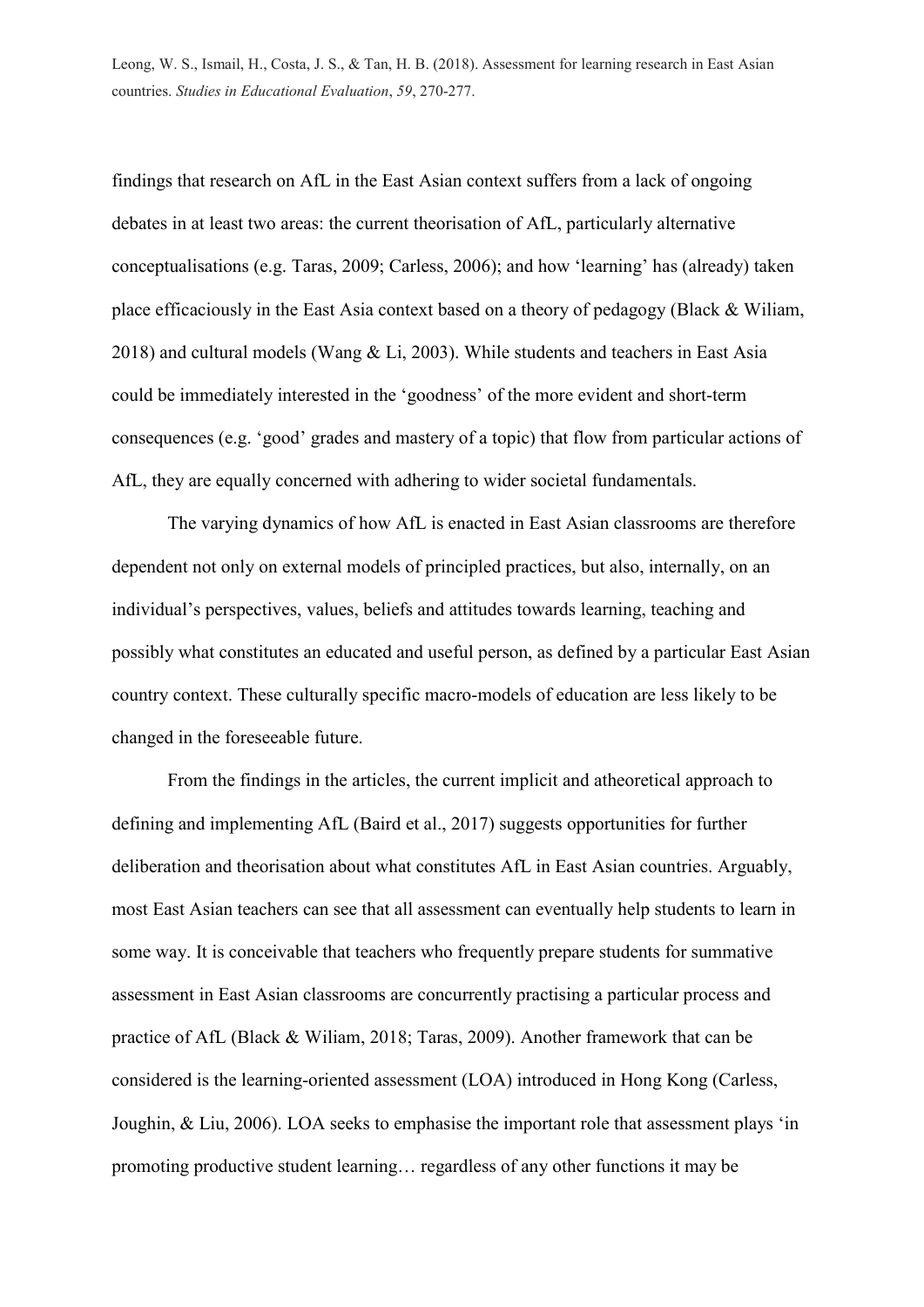performing'. Within this framework, assessments that are considered 'summative' may also be useful in promoting learning, as they 'equally have a positive influence on what students focus on in their study and how they learn as they prepare for and undertake assessment for grades' (Carless et al., 2006, pp. 7–8). Three main elements are emphasised in LOA to ensure that the focus is on quality of student learning outcomes: a) assessment tasks are designed as learning tasks; b) students are involved in evaluating their work; and c) feedback is always fed forward to the next step in students' learning.

Several of the findings discussed above are not unique to East Asia. The centrality of feedback in AfL has been emphasised in other studies (Heitink, Van der Kleij, Veldkamp, Schildkamp, & Kippers, 2016). The popularity of Black and Wiliam's (1998) seminal article on formative assessment, and particularly their subsequent works on practical implementations of various classroom formative assessment practices, have been highly influential in the current set of literature reviewed. Countries outside this region also face similar challenges to AfL, such as a lack of assessment literacy among teachers and deepseated beliefs and practices that are resistant to change (De Lisle, 2016; Flórez Petour, 2015). Accountability pressures and the backwash effect of summative assessments are also commonly acknowledged elsewhere (Black & Wiliam, 2005).

While we recognise the commonalities that exist regarding these issues, there are important nuances that make East Asia different. First, the high-stakes nature of its examinations has long-standing cultural importance. To many East Asians, doing well in exams will help increase the social and economic standing of one's family. When a student does well, it is not only for the sake of self-advancement, but also for the economic and social benefit and pride of his/her family, community and even country (Nisbett, 2003). Second, there is the belief that examinations provide an impartial system that allows anyone to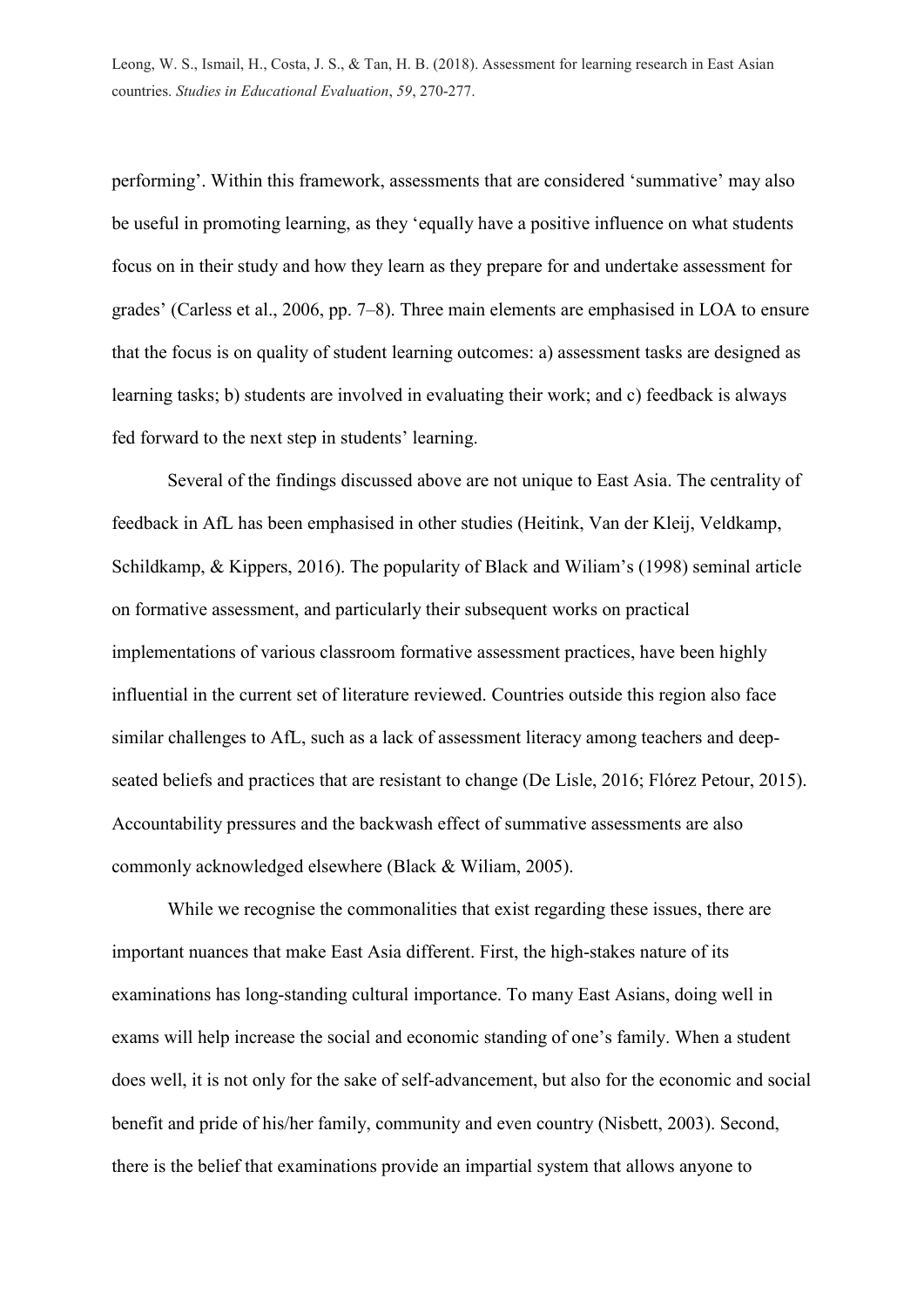succeed regardless of social background (Carless, 2011; Poocharoen & Brillantes, 2013). In the hierarchical and pluralistic societies of East Asia, this perceived fairness is important, as it reduces any tendencies to advance a person based on personal connections or prejudices. Third, examinations and grading are integral to both the education system and life, and teachers and students have accepted it as a valued part of learning and improvement. Thus, high-stakes examinations may not lose their importance in East Asia, even if countries such as Singapore are trying to reverse this trend (Ng, 2017) by introducing a particular conceptualisation of AfL (Ministry of Education Singapore, 2009) and other aggressive policy interventions (Ministry of Education Singapore, 2018).

Then there are other cultural factors that are prevalent in East Asia, such as the highly authoritative, teacher-centred nature of East Asian classrooms. This brings its own challenges when trying to promote learner autonomy in the classroom. Perhaps Biggs' (1996) explanation of how Asian learners learn would be helpful. Whereas in the West children are encouraged to explore and create first, and develop their skills later, teachers in China, for example, focus on helping Chinese learners develop and master basic skills first, before being allowed to explore and create (Biggs, 1996). Thus, it is natural for East Asian classrooms (especially at the primary and secondary level) to be teacher-centred, as teachers feel it is their responsibility to equip their students with what are considered necessary foundational knowledge and skills at the beginning. This does not necessarily mean that only surface learning has taken place (Biggs, 1996) or that students are not central to the teaching (Hui et al., 2017). We should also consider the possibility that AfL has also taken place outside what is observed in the classroom (none of which was explored in the studies reviewed above). Strategies more suitable to East Asian students' learning, such as the use of more written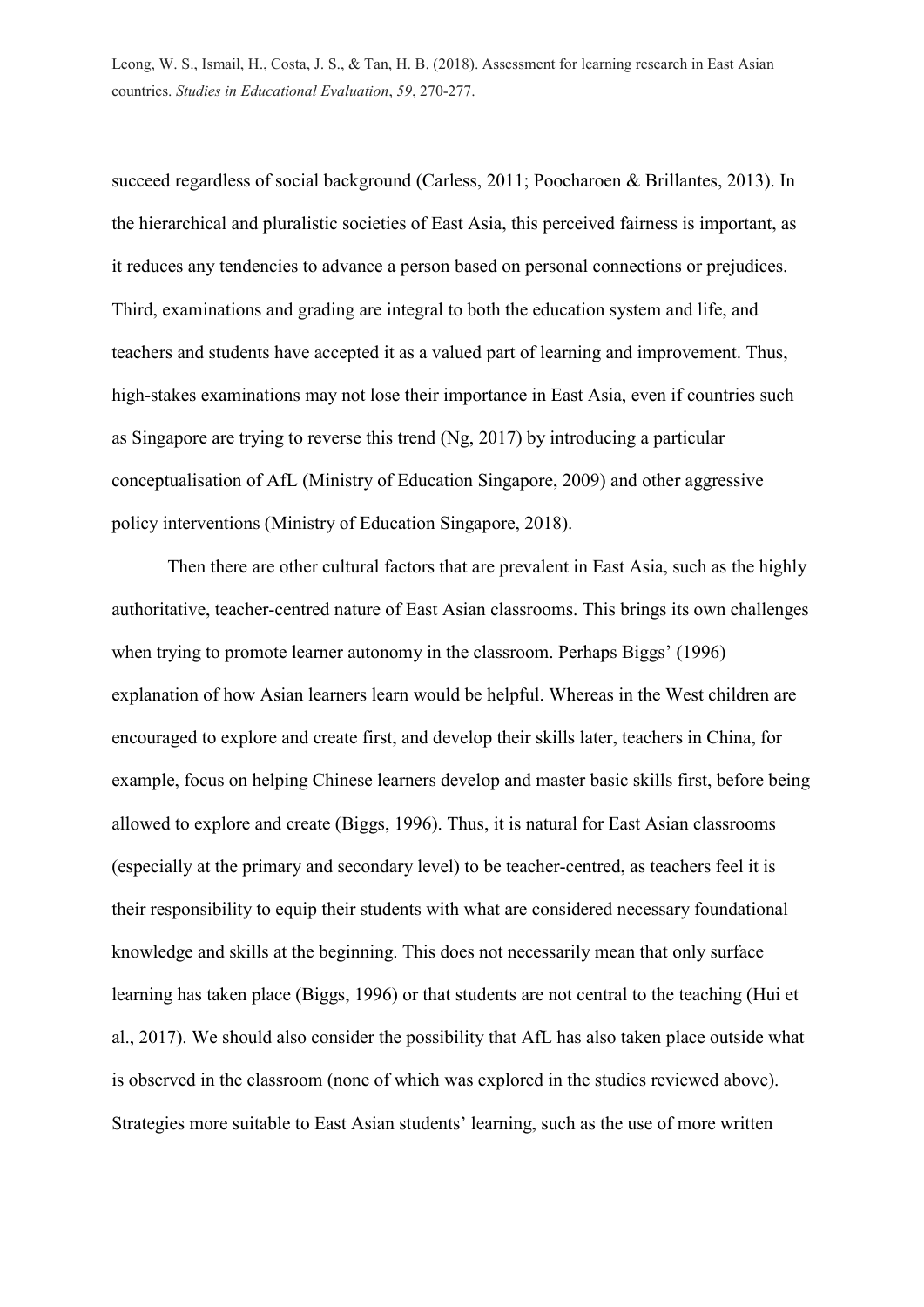instead of oral–dialogic formative assessment (to draw out misconceptions without embarrassing the students), as suggested by Yin and Buck (2015), should also be considered.

### **Limitations**

There were some analyses that we were unable to conduct, for example, on the learning orientations or underlying theories of learning that the 24 articles have used in their research or conception of AfL. This was because there was not enough information in the articles that allowed us to do so. We also acknowledge and agree with researchers such as Baird et al. (2018) that the relationships between any underlying theories of learning and a particular AfL conceptualisation are currently over-simplified. We envisage that more work needs to be done on further conceptualisation of AfL that is sensitive to social–cultural and situated theories of learning.

## **Conclusions**

We conclude that AfL has to be better understood from a contextually grounded approach in East Asian countries, and that the embedding of new AfL practice (which takes reference mainly from research from outside East Asia) needs to be sensitive to the existing indigenised and idiosyncratic conceptions and practices. We concur with Black and Wiliam's (2005) conclusion that the way forwards lies in finding the 'sweet spots'; and where arguments for a particular version of AfL are least offensive to existing social–cultural values while still being able to catalyse a shift in them, to privilege the well-being of the collective needs of both individual students and society. This is consistent with what researchers have highlighted as the deeply embedded sociocultural codes of assessment that could be highly resistant to change (Kennedy et al., 2008; Roos & Hamilton, 2005). More research is needed on how AfL and summative-oriented assessment practices have (already) been harmonised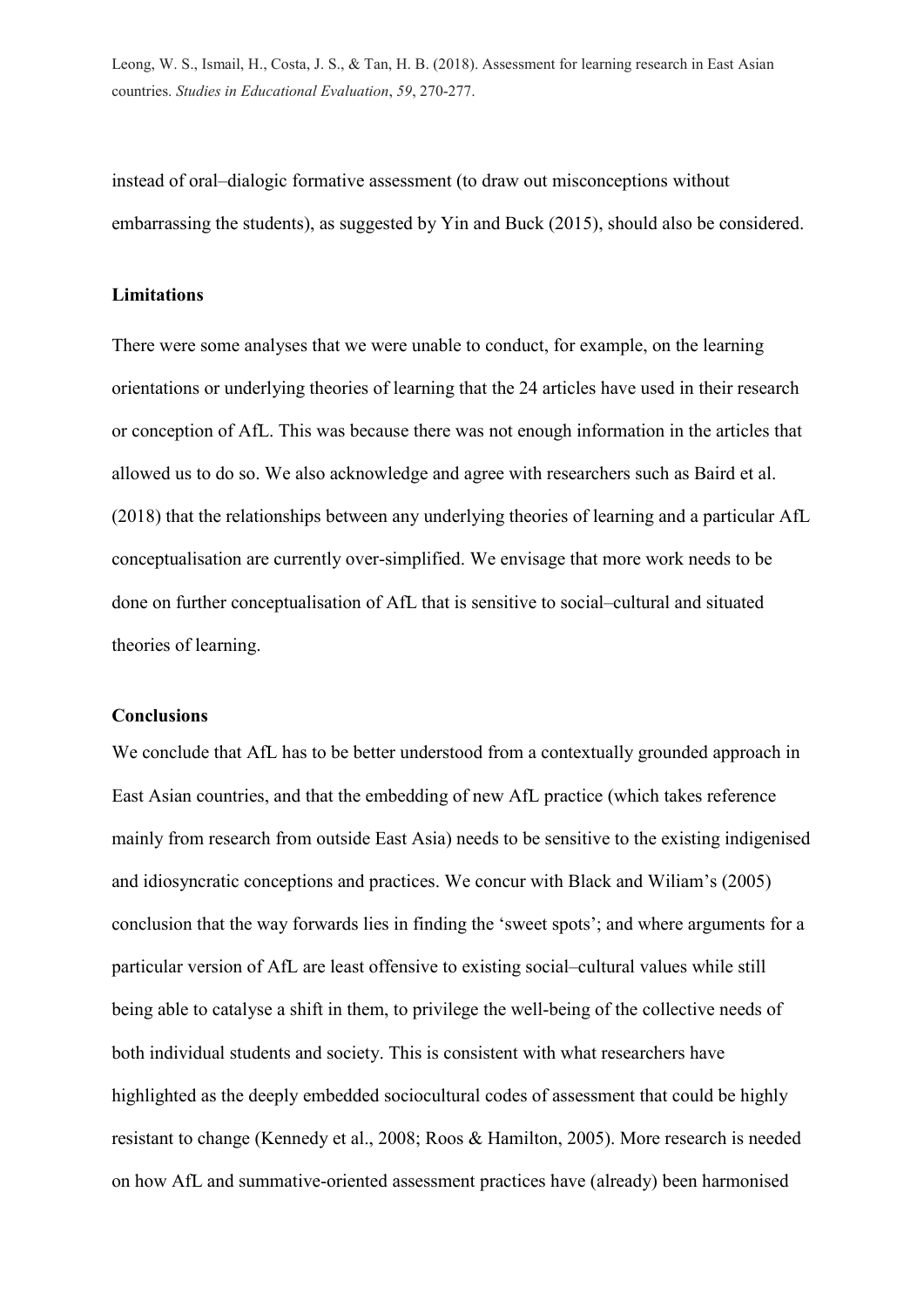productively in certain East Asian classrooms. Conceptions of AfL that take into account what 'improving learning' means to East Asians *and* how accountability affects assessment conceptions should also be considered when defining AfL (Hui et al., 2017). This will entail a critical awareness of the social–cultural values underlying assessment and learning relationships, and therefore how further theorising of AfL needs to take place in a more situated context.

## **Funding**

This work is supported by the National Institute of Education (NIE), Office of Education Research (OER) [grant number OER 12/15 CCD].

### **References**

- Azis, A. (2015). Conceptions and practices of assessment: A case of teachers representing improvement conception. *TEFLIN Journal, 26*(2), 129–154.
- Baird, J. A., Andrich, D., Hopfenbeck, T. N., & Stobart, G. (2017). Assessment and learning: fields apart? *Assessment in Education: Principles, Policy & Practice, 24*(3), 317–350.
- Bennett, R. E. (2011). Formative assessment: a critical review. *Assessment in Education: Principles, Policy & Practice, 18*(1), 5–25.
- Biggs, J. (1996). Western misinterpretations of the Confucian-Heritage Learning in Culture. In D. A. Watkins & J. B. Biggs (Eds.), *The Chinese learner: cultural, psychological and contextual influences*. Hong Kong: Comparative Education Research Centre; Melbourne, Australia: Australian Council for Educational Research.
- Black, H. (1986). Assessment for learning. In D. L. Nuttall (Ed.), *Assessing educational achievement* (pp. 7–18). London, England: Falmer Press.
- Black, P., McCormick, R., James, M., & Pedder, D. (2006) Learning how to learn and assessment for learning: a theoretical inquiry. *Research Papers in Education, 21*(2), 119–132.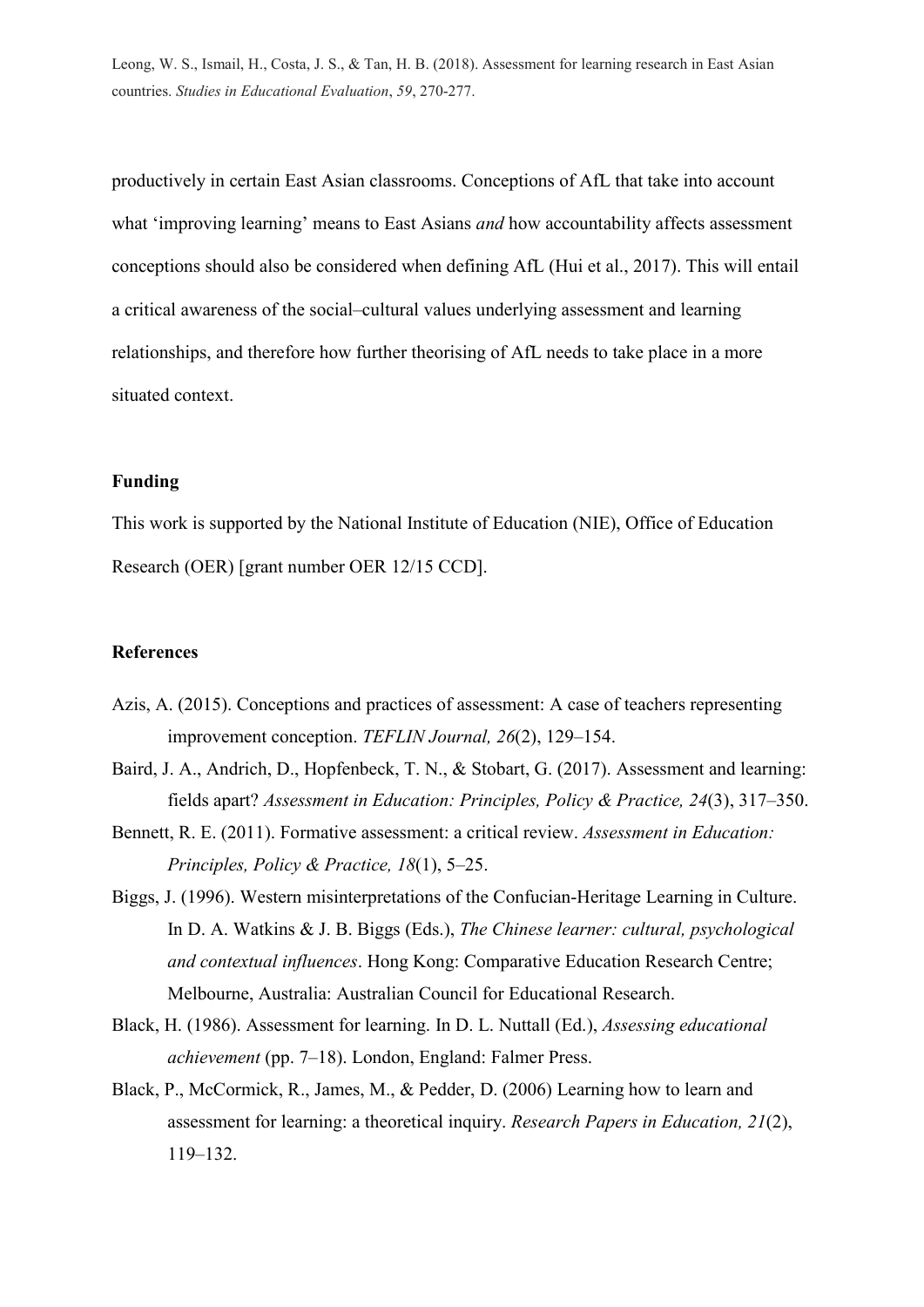- Black, P., & Wiliam, D. (1998). Assessment and classroom learning. *Assessment in Education: Principles, Policy & Practice, 5*(1), 7–73.
- Black, P., & Wiliam, D. (2005). Lessons from around the world: How policies, politics and cultures constrain and afford assessment practices. *The Curriculum Journal, 16*(2), 249–261.
- Black, P., & Wiliam, D. (2018). Classroom assessment and pedagogy. *Assessment in Education: Principles, Policy & Practice*, 1–25.
- Brown, G. T. L., Kennedy, K. J., Fok, P., Chan, J. K. S., & Yu, W. M. (2009). Assessment for student improvement: Understanding Hong Kong teachers' conceptions and practices of assessment. *Assessment in Education: Principles, Policy & Practice, 16*(3), 347–363.
- Bryant, D. A., & Carless, D. R. (2010). Peer assessment in a test-dominated setting: empowering, boring or facilitating examination preparation? *Educational Research for Policy and Practice, 9*, 3–15.
- Butler, Y. G., & Lee, J. (2010). The effects of self-assessment among young learners of English. *Language Testing, 27*(1), 5–31.
- Cagasan, L., Luo, R., Robertson, P. & Care E. (2016). *Formative assessment project: phase 2 research report*. Assessment, Curriculum and Technology Research Centre (ACTRC). Melbourne and Manila. Retrieved from https://minerva-access.unimelb.edu.au/bitstream/handle/11343/129791 /2016%20Care%20et%20al%20-%20Formative%20assessment%20project%20- %20Phase%202%20research%20report.pdf?sequence=1
- Carless, D. (2011). *From testing to productive student learning: Implementing formative assessment in Confucian-heritage settings*. New York: Routledge.
- Carless, D., Joughin, G., & Liu, N.-F. (2006). A conceptual framework for learning-oriented assessment. In D. Carless, G. Joughin & N. F. Liu (Eds.), *How Assessment Supports Learning: Learning-oriented Assessment in Action* [E-book version] (pp. 7–15). doi: 10.5790/hongkong/9789622098237.001.0001
- Crooks, T. J. (1988). The impact of classroom evaluation practices on students. *Review of Educational Research, 58*(4), 438–481.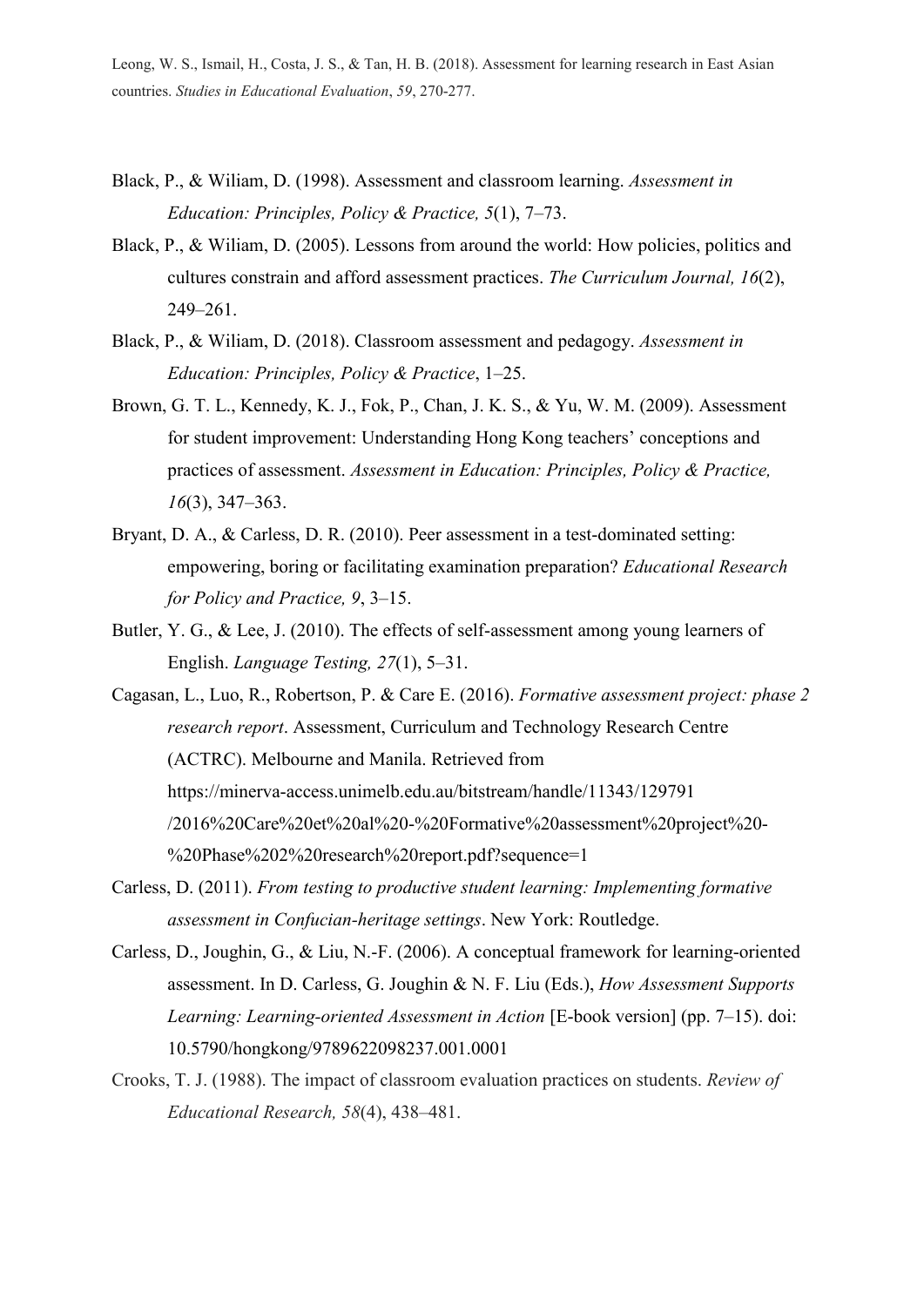- Curriculum Development Council Hong Kong. (2001) *Learning to learn: the way forward in curriculum* [Web edition]. Retrieved from [http://www.edb.gov.hk/en/curriculum](http://www.edb.gov.hk/en/curriculum-development/cs-curriculum-doc-report/wf-in-cur/index.html)[development/cs-curriculum-doc-report/wf-in-cur/index.html](http://www.edb.gov.hk/en/curriculum-development/cs-curriculum-doc-report/wf-in-cur/index.html)
- Dang, T. T. D. (2016). Vietnamese EFL students' perceptions of noticing-based collaborative feedback on their writing performance. *English Language Teaching, 9*(5), 141–153.
- Darling-Hammond, L. (1988). Policy and professionalism. In A. Lieberman (Ed.), *Building a professional culture in schools* (pp. 55–77) New York, NY: Teachers College Press.
- De Lisle, J. (2015). The promise and reality of formative assessment practice in a continuous assessment scheme: The case of Trinidad and Tobago. *Assessment in Education: Principles, Policy & Practice, 22*(1), 79–103.
- Dunn, K. E., & Mulvenon, S. W. (2009). A Critical Review of Research on Formative Assessment: The Limited Scientific Evidence of the Impact of Formative Assessment in Education. *Practical Assessment, Research & Evaluation, 14*(7), 2.
- Evans, J., & Benefield, P. (2001). Systematic Reviews of Educational Research: Does the Medical Model Fit? *British Educational Research Journal, 27*(5), 527–541.
- Flórez Petour, M. T. (2015). Systems, ideologies and history: A three-dimensional absence in the study of assessment reform processes. *Assessment in Education: Principles, Policy & Practice, 22*(1), 3–26.
- Gardner, J. (2010). Developing teacher assessment: An introduction. In J. Gardner, W. Harlen, L. Hayward & G. Stobart (Eds.), *Developing teacher assessment* (pp. 1–11). Maidenhead, UK: Open University Press.
- Griffin, P., Cagasan, L., Care, E., Vista, A., & Nava, F. (2016). Formative assessment policy and its enactment in the Philippines. In D. Laveault & L. K. Allal (Eds.), *Assessment for learning: Meeting the challenge of implementation* (Vol. 4, pp. 75–92). Switzerland: Springer International Publishing.
- Gu, P. Y. (2014). The unbearable lightness of the curriculum: What drives the assessment practices of a teacher of English as a foreign language in a Chinese secondary school? *Assessment in Education: Principles, Policy & Practice, 21*(3), 286–305.
- Hadley, G. (1997). A survey of cultural influences in Japanese ELT (Bulletin of Keiwa College No. 6). Japan: Keiwa College.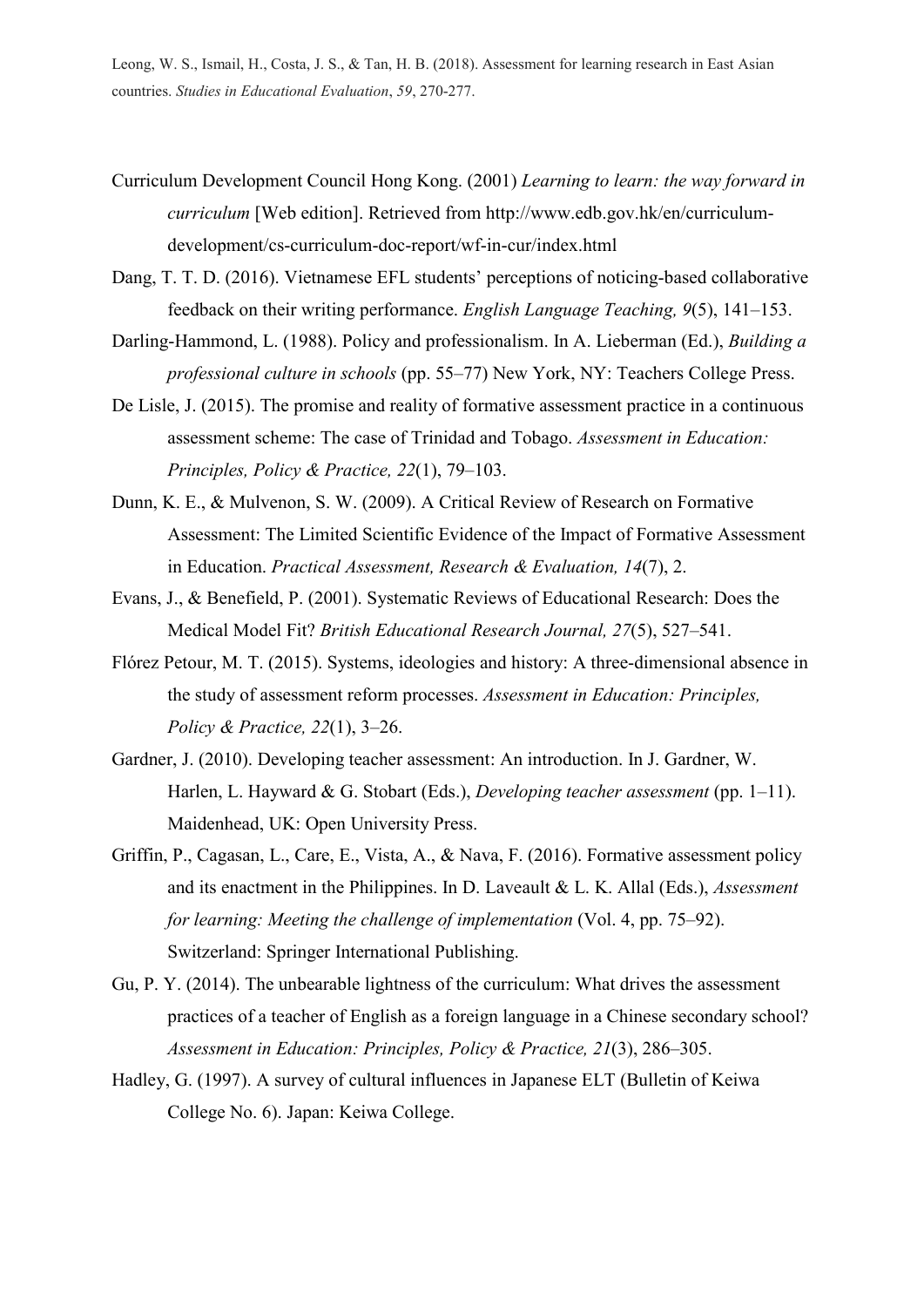- Heitink, M. C., Van der Kleij, F. M., Veldkamp, B. P., Schildkamp, K., & Kippers, W. B. (2016). A systematic review of prerequisites for implementing assessment for learning in classroom practice. *Educational Research Review, 17*, 50–62.
- Hofstede, G., Hofstede, G. J., & Minkov, M. (2010). *Cultures and organizations: software of the mind* (3<sup>rd</sup> ed.). New York, NY: McGraw-Hill.
- Hui, S. K. F. (2012). Missing conceptions of assessment: qualitative studies with Hong Kong curriculum leaders. *The Asia-Pacific Education Researcher, 21*(2), 375–383.
- Hui, S. K. F., Brown, G. T., & Chan, S. W. M. (2017). Assessment for learning and for accountability in classrooms: The experience of four Hong Kong primary school curriculum leaders. *Asia Pacific Education Review, 18*(1), 41–51.
- Kennedy, K. J., Chan, J. K. S., Fok, P. K., & Yu, W. M. (2008). Forms of assessment and their potential for enhancing learning: Conceptual and cultural issues. *Educational Research for Policy and Practice, 7*(3), 197–207.
- Klenowski, V. (2009). Assessment for Learning revisited: an Asia-Pacific perspective. *Assessment in Education: Principles, Policy & Practice, 16*(3), 263–268.
- Koh, K., Lim, L., Tan, C., & Habib, M. (2015). Building teachers' capacity in formative assessment: the Singapore example. *The New Educational Review, 40*, 211–221.
- Lam, R. (2013). Formative use of summative tests: using test preparation to promote performance and self-regulation. *The Asia-Pacific Education Researcher, 22*, 69–78.
- Leong, W. S. (2014). Knowing the intentions, meaning and context of classroom assessment: A case study of Singaporean teacher's conception and practice. *Studies in Educational Evaluation, 43*, 70–78.
- Lin, T. J., Lee, M. H., & Tsai, C. C. (2013). The commonalities and dissonances between high-school students' and their science teachers' conceptions of science learning and conceptions of science assessment: a Taiwanese sample study*. International Journal of Science Education, 36*(3), 382–405.
- Lomax, R. G., West, M. M., Harmon, M. C., Viator, K. A., & Madaus, G. F. (1995). The impact of mandated standardized testing on minority students. *Journal of Negro Education*, 171–185.
- Maxwell, G. S. (2004). *Progressive assessment for learning and certification: Some lessons from school-based assessment in Queensland*. Paper presented at the Third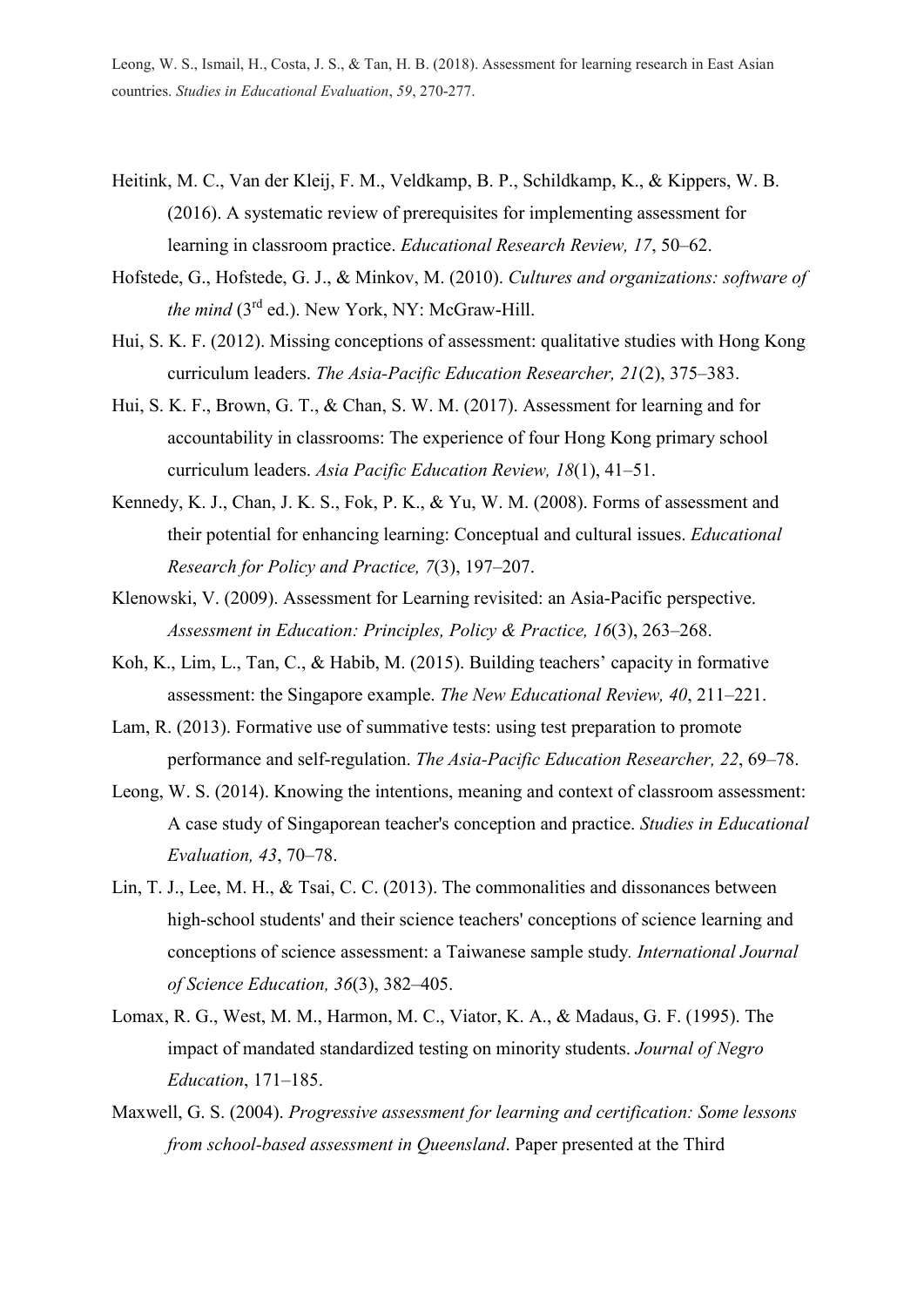Conference of the Association of Commonwealth Examination and Assessment Boards, Nadi, Fiji.

- McMillan, J. H. (2010). The practical implications of educational aims and contexts for formative assessment. In H. L. Andrade & G. J. Cizek (Eds.), *Handbook of formative assessment* (pp. 41–58). New York, NY: Routledge.
- McNeil, L. M. (1988). Contradictions of control, Part 3: Contradictions of reform. *Phi Delta Kappan, 69*(7), 478–485.
- Ministry of Education Brunei Darussalam. (2013). *The national education system for the 21st century.* Retrieved from

http://www.moe.gov.bn/spn21dl/SPN21%20ENG%20(2013)%20COMPLETE.pdf

- Ministry of Education Malaysia. (2013). *Malaysia education blueprint 2013-2025 (preschool to post-secondary education).* Retrieved from https://www.moe.gov.my/images/dasarkpm/articlefile\_file\_003108.pdf
- Ministry of Education Singapore. (2009). *Report of the Primary Education Review and Implementation Committee.* Retrieved from http://planipolis.iiep.unesco.org/sites/planipolis/files/ressources/singapore\_peri\_2009. pdf
- Ministry of Education Singapore. (2017). *Assessment concepts in assessment portal.* Abstract retrieved from MOE Singapore intranet website OPAL. Accessed February 1, 2017.

Ministry of Education Singapore (2018). *'Learn for life' – Preparing our students to excel beyond exam results* [Press release]. Retrieved from https://www.moe.gov.sg/news/press-releases/-learn-for-life—preparing-our-studentsto-excel-beyond-exam-results.

Ng, C. M. (2017, March 7). *MOE FY 2017 committee of supply debate speech by Minister of Education (Schools), Singapore.* Retrieved from https://www.moe.gov.sg/news/speeches/moe-fy-2017-committee-of-supply-debatespeech-by-minister-of-education-schools-ng-chee-meng

- Nisbett, R. E. (2003). *The geography of thought: How Asians and Westerners think differently... and why*. New York, NY: The Free Press.
- Organisation for Economic Co-operation and Development. (2005). *Formative Assessment: Improving learning in secondary classrooms*. [Policy Brief]. Retrieved from http://www.oecd.org/education/ceri/35661078.pdf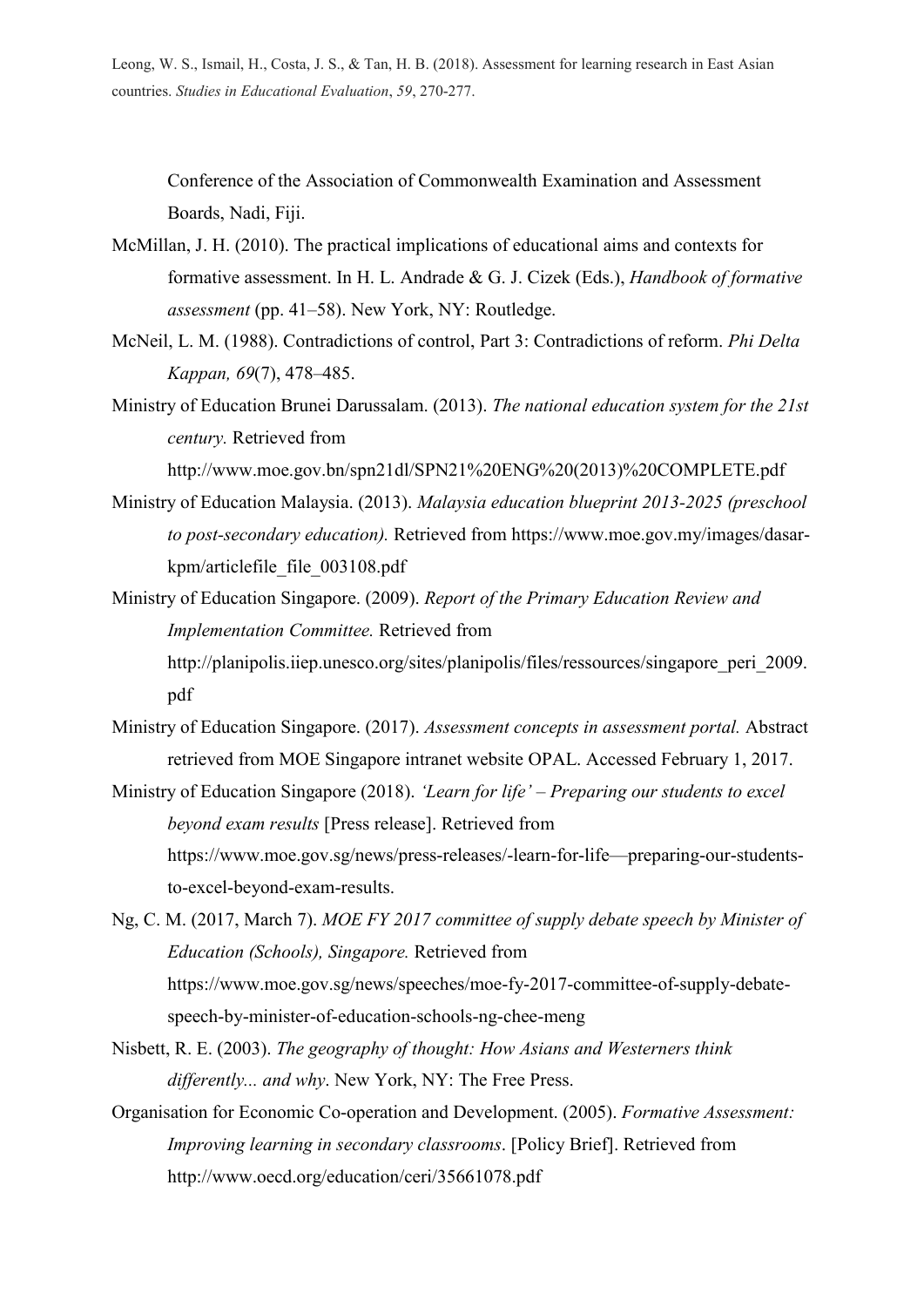- Ong, S. L. (2010). Assessment profile of Malaysia: high‐stakes external examinations dominate. *Assessment in Education: Principles, Policy & Practice, 17*(1), 91–103.
- Panhoon, S. & Wongwanich, S. (2012). Strategies and consequences of first decade education reforms: the lesson learned from school practices in Chonburi province, Thailand. *International Journal of Learning, 18*(9), 263–288.
- Petticrew, M., & Roberts, H. (2006). *Systematic reviews in the social sciences: a practical guide.* Oxford, UK: Blackwell Publishing.
- Poocharoen, O. O., & Brillantes, A. (2013). Meritocracy in Asia Pacific: Status, issues, and challenges. *Review of Public Personnel Administration, 33*(2), 140–163.
- Rashid, R. A., & Jaidin, J. H. (2014). Exploring primary school teachers' conceptions of 'assessment for learning'. *International Education Studies, 7*(9), 69–83.
- Ratnam-Lim, C. T. L., & Tan, K. H. K. (2015). Large-scale implementation of formative assessment practices in an examination-oriented culture. *Assessment in Education: Principles, Policy & Practice, 22*(1), 61–78.
- Republic of the Philippines Department of Education. (2015). *Policy guidelines on classroom assessment for the K to 12 basic education program*. Retrieved from http://www.deped.gov.ph/sites/default/files/order/2015/DO\_s2015\_08.pdf
- Roos, B., & Hamilton, D. (2005). Formative assessment: A cybernetic viewpoint. *Assessment in Education: Principles, Policy and Practice*, *12*(1), 7–20.
- Sadler, D. R. (1989). Formative assessment and the design of instructional systems. *Instructional Science, 18*(2), 119–144.
- Sardareh, S. A. (2016). Formative feedback in a Malaysian primary school ESL context. *Malaysian Online Journal of Educational Sciences, 4*(1), 1–8.
- Sardareh, S. A., Saad, M. R. M., Othman, A. J., & Me, R. C. (2014). ESL teachers' questioning technique in an assessment for learning context: promising or problematic? *International Education Studies, 7*(9), 161–174.
- Scriven, M. (1967). The methodology of evaluation. In R. Tyler, R. Gagné & M. Scriven (Eds.), *Perspectives of Curriculum Evaluation* (AERA Monograph Series on Curriculum Evaluation, Vol. 1, pp. 39–83). Chicago: Rand McNally.
- Stiggins, R. J. (2005). From formative assessment to assessment for learning: A path to success in standards-based schools. *The Phi Delta Kappan, 87*(4), 324–328.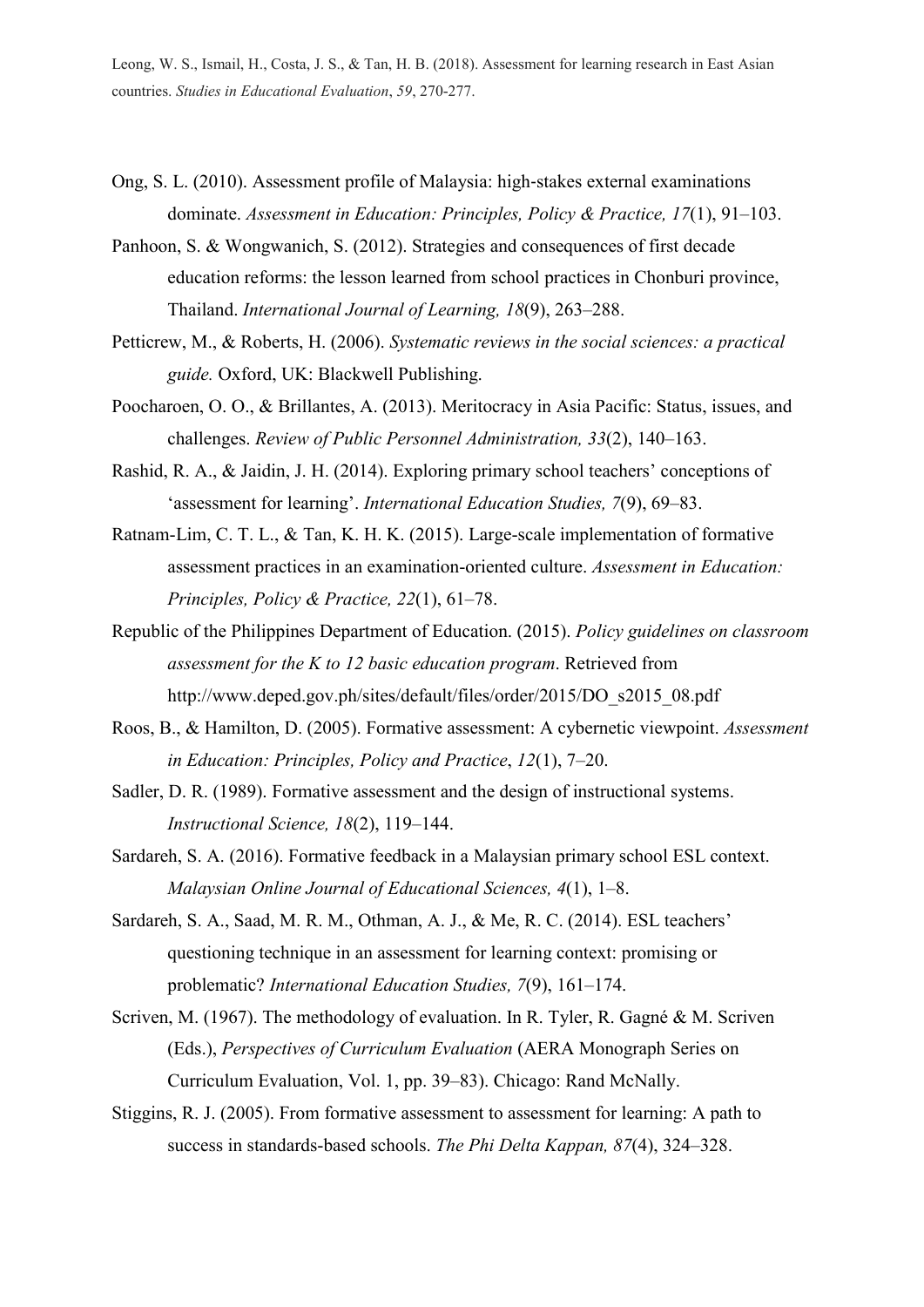- Swaffield, S. (2011). Getting to the heart of authentic assessment for learning. *Assessment in Education: Principles, Policy & Practice, 18*(4), 433–449.
- Tan, C. (2016). Tensions and challenges in China's education policy borrowing. *Educational Research, 58*(2), 195–206.
- Taras, M. (2005). Assessment summative and formative some theoretical reflections. *British Journal of Educational Studies, 53*(4), 466–478.
- Taras, M. (2009). Summative assessment: the missing link for formative assessment. *Journal of Further and Higher Education, 33*(1), 57–69.
- Thanh, P. T. H. (2014). *Implementing cross-culture pedagogies: cooperative learning at Confucian heritage cultures*. Singapore: Springer.
- Thanh Pham, T. H., & Renshaw, P. (2015). Formative assessment in Confucian heritage culture classrooms: activity theory analysis of tensions, contradictions and hybrid practices. *Assessment & Evaluation in Higher Education, 40*(1), 45–59.
- Tong, S.Y. (2011). Assessing English language arts in Hong Kong secondary schools. *The Asia-Pacific Education Researcher, 20*(2), 387–394.
- Torrance, H., & Pryor, J. (1998). *Investigating formative assessment: Teaching, learning and assessment in the classroom.* UK: McGraw-Hill Education.
- United Nations Educational, Scientific and Cultural Organization. (2015). *EFA Global Monitoring Report Regional Overview: East Asia and the Pacific*. Retrieved from http://en.unesco.org/gem-report/sites/gem-report/files/regional\_overview\_EAP \_en.pdf
- Wang, Q., & Li, J. (2003). Chinese children's self-concepts in the domains of learning and social relations. *Psychology in the Schools, 40*(1), 85–101.
- Weed, M. (2005). 'Meta Interpretation': A method for the interpretive synthesis of qualitative research. *Forum: Qualitative Social Research*, *6*(1), Art. 37. Retrieved from http://nbn-resolving.de/urn:nbn:de:0114-fqs0501375.
- Weed, M. (2008). A potential method for the interpretive synthesis of qualitative research: issues in the development of 'meta-interpretation.' *International Journal of Social Research Methodology, 11*(1), 13–28.
- Wiliam, D. (2011). What is assessment for learning? *Studies in Educational Evaluation, 37*(1), 3–14.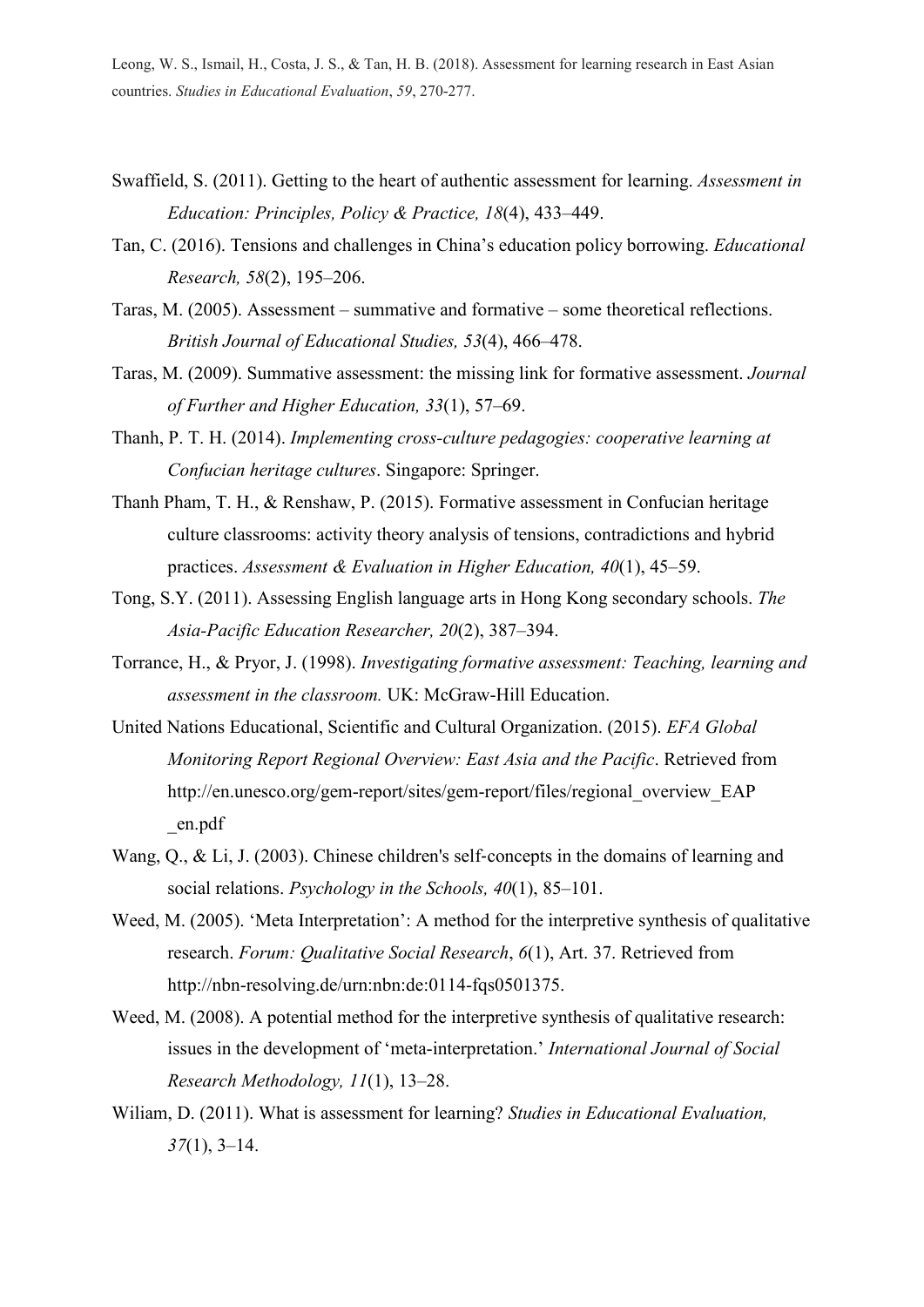- Yan, Z., & Cheng, E. C. K. (2015). Primary teachers' attitudes, intentions and practices regarding formative assessment. *Teaching and Teacher Education, 45*, 128–136.
- Yatab, R. S., & Shahrill, M. (2014). The differing views in using the common assessment tasks in secondary school science. *International Journal of Science and Research, 3*(7), 685–693.
- Yin, X. & Buck, G. A. (2015). There is another choice: an exploration of integrating formative assessment in a Chinese high school chemistry classroom through collaborative action research. *Cultural Studies of Science Education, 10*(3), 719–752.
- Yu, W. M. (2015). Teacher leaders' perceptions and practice of student assessment reform in Hong Kong: a case study. *Planning and Changing, 46*(1/2), 175–192.
- Zhao, X., Van den Heuvel-Panhuizen, M., & Veldhuis, M. (2016). Teachers' use of classroom assessment techniques in primary mathematics education – an explorative study with six Chinese teachers. *International Journal of STEM Education, 3*, 1–18.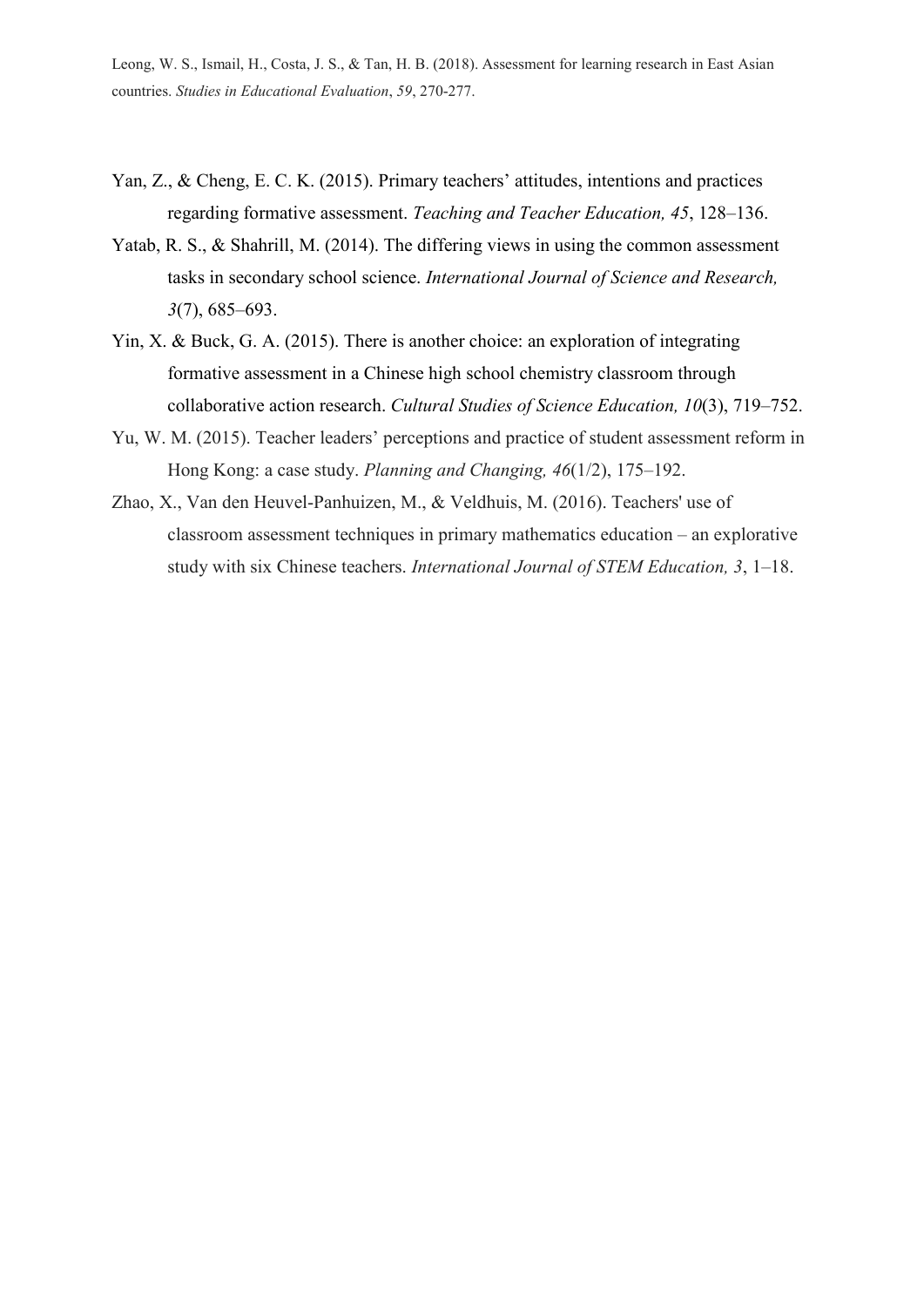Table 1. Overview of the 24 articles analysed

| No.                     | <b>Source</b>                                                                            | <b>Setting</b>                                         | <b>Research</b><br>design      | <b>Data collected</b>                                                    | Sample                         | <b>Research</b><br>focus     | <b>Research objectives</b>                                                                                                         |
|-------------------------|------------------------------------------------------------------------------------------|--------------------------------------------------------|--------------------------------|--------------------------------------------------------------------------|--------------------------------|------------------------------|------------------------------------------------------------------------------------------------------------------------------------|
| $\mathbf{1}$            | Azis, A. (2015)                                                                          | Indonesia;<br>secondary<br>school                      | MM                             | Interviews,<br>questionnaires                                            | 107<br>teachers                | Assessment,<br>including AfL | Examine teachers' conceptions of<br>assessment and how they relate to their<br>assessment practices.                               |
| $\overline{2}$          | Brown, G. T. L.,<br>Kennedy, K. J.,<br>Fok, P., Chan, J.<br>K. S., & Yu, W.<br>M. (2009) | Hong<br>Kong;<br>primary<br>school                     | Quanti.;<br>survey             | Questionnaires                                                           | 288<br>teachers                | Assessment,<br>including AfL | Validate instrument in Hong Kong context<br>and examine linkages between<br>conceptions and practices of teachers.                 |
| $\overline{\mathbf{3}}$ | Bryant, D. A. &<br>Carless, D. R.<br>(2010)                                              | Hong<br>Kong;<br>primary<br>school                     | Quali.                         | Classroom<br>observations,<br>teacher and<br>student group<br>interviews | 34<br>students, 2<br>teachers  | Peer<br>assessment           | Examine teachers' and students'<br>perceptions of peer assessment, and the<br>tensions and opportunities in its<br>implementation. |
| $\overline{4}$          | Butler, Y. G. &<br>Lee, J. (2010)                                                        | S. Korea;<br>primary<br>school                         | MM;<br>experiment<br>al design | Interviews,<br>surveys, pre-<br>and post-test<br>scores                  | 2 teachers,<br>254<br>students | Self-<br>assessment          | Examine effectiveness of self-assessment<br>among young learners in FLES<br>programme.                                             |
| 5.                      | Cagasan, L.,<br>Luo, R.,<br>Robertson, P.,<br>& Care E.<br>(2016)                        | Philippine<br>s; primary<br>and<br>secondary<br>school | Quali.                         | Observations,<br>lesson<br>narratives                                    | 65 teachers                    | AfL in general               | Explore the implementation of formative<br>assessment in the Philippine classroom.                                                 |
| 6                       | Griffin, P.,<br>Cagasan, L.,                                                             | Philippine<br>s; primary                               | Quali.                         | Observations,<br>interviews                                              | 61 lessons,<br>no. of          | AfL in general               | Study the link between assessment and<br>teaching.                                                                                 |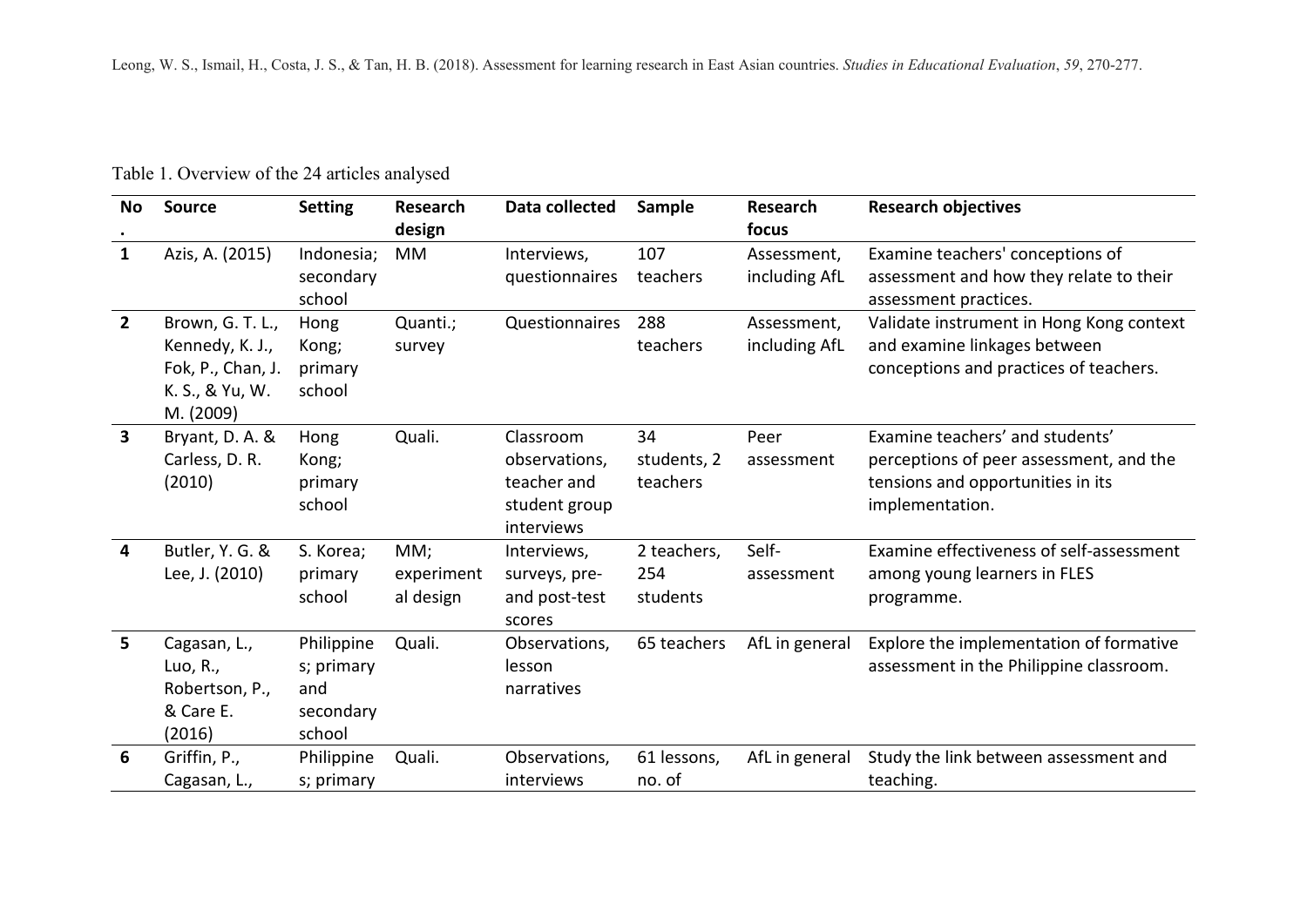|                | Care, E., Vista,                                              | and                                |                       |                                                  | teachers                                     |                              |                                                                                                                                                                                                                                        |
|----------------|---------------------------------------------------------------|------------------------------------|-----------------------|--------------------------------------------------|----------------------------------------------|------------------------------|----------------------------------------------------------------------------------------------------------------------------------------------------------------------------------------------------------------------------------------|
|                | A., & Nava, F.                                                | secondary                          |                       |                                                  | not                                          |                              |                                                                                                                                                                                                                                        |
|                | (2016)                                                        | school                             |                       |                                                  | mentioned                                    |                              |                                                                                                                                                                                                                                        |
| $\overline{7}$ | Gu, P. Y. (2014)                                              | China;<br>secondary<br>school      | Quali.; case<br>study | Video-<br>recorded<br>observations,<br>interview | 1 teacher                                    | AfL in general               | Explore how policy is translated into<br>practice by analysing the place of<br>assessment in one unit of teaching.                                                                                                                     |
| 8              | Hui, S. K. F.,<br>Brown, G. T., &<br>Chan, S. W. M.<br>(2017) | Hong<br>Kong;<br>primary<br>school | Quali.                | Interviews,<br>assessment<br>tasks               | 4<br>curriculum<br>leaders                   | AfL in general               | Investigate in-depth the conceptions of<br>assessment in the Chinese context not<br>covered by the Teachers' Conceptions of<br>Assessment (TCoA) questionnaire.                                                                        |
| 9              | Hui, S. K. F.<br>(2012)                                       | Hong<br>Kong;<br>primary<br>school | Quali.                | Interviews                                       | 5 principals<br>and<br>curriculum<br>leaders | Assessment,<br>including AfL | Examine the types of assessment task<br>used, the nature of AfL in the Hong Kong<br>primary school context and views of how<br>the tasks could support learning<br>improvement in the accountability era.                              |
| 10             | Koh, K., Lim, L.,<br>Tan, C., &<br>Habib, M.<br>(2015)        | Singapore<br>secondary<br>school   | Quali.; case<br>study | <b>FGD</b>                                       | 3 teachers                                   | AfL in general               | Explores teachers' experiences with and<br>perceptions of formative assessment.                                                                                                                                                        |
| 11             | Lam, R. (2013)                                                | Hong<br>Kong;<br>primary<br>school | Quali.; case<br>study | Observations,<br>interviews                      | 2 teachers,<br>14 students                   | Assessment,<br>including AfL | Investigate teachers' and students'<br>perspectives of how 'the formative use of<br>summative test' (i.e. test preparation)<br>may impact a student's performance in<br>internal school tests and develop self-<br>regulated learning. |
| 12             | Leong, W. S.<br>(2014)                                        | Singapore<br>; primary<br>school   | Quali.; case<br>study | Observations,<br>interviews                      | 1 teacher                                    | Assessment,<br>including AfL | Illustrate how the research involved one<br>case-study teacher in some form of<br>'practical reasoning', verbalising and                                                                                                               |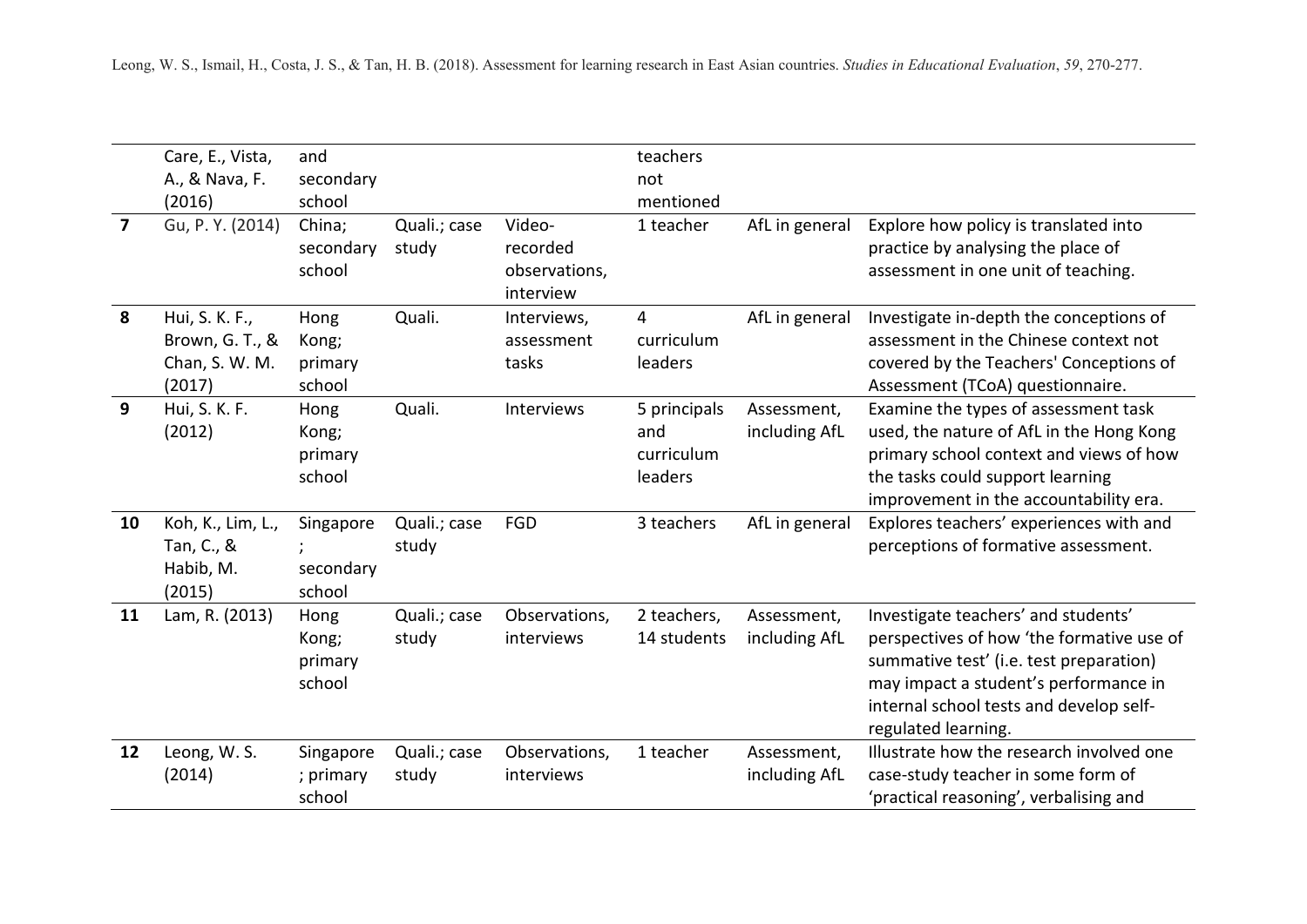| enacting espoused conceptions and                                        |
|--------------------------------------------------------------------------|
| practices of classroom assessment.                                       |
| Investigate high school students' and<br>59 teachers,<br>Assessment,     |
| including AfL<br>their science teachers' conceptions of                  |
| learning science (COLS) and conceptions                                  |
| of science assessment (COSA).                                            |
| 15 teachers<br>AfL in general<br>Explore ways in which assessment for    |
| learning (SBAfL) is understood and                                       |
| implemented in government primary                                        |
| schools.                                                                 |
| 30 teachers,<br>AfL in general<br>Explore perceptions and experiences of |
| teachers and parents on 'holistic<br>13 parents                          |
| assessment'.                                                             |
| Feedback<br>Investigate how formative feedback is<br>3 teachers          |
| being implemented.                                                       |
|                                                                          |
| Examine the process of classroom<br>3 teachers<br>Questioning            |
| questioning during AfL in the primary                                    |
| school ESL context.                                                      |
|                                                                          |
|                                                                          |
| Examine education policy borrowing in<br>Assessment,                     |
| mainland China through the new<br>principals,<br>including AfL           |
| curriculum reform (NCR).                                                 |
|                                                                          |
|                                                                          |
|                                                                          |
|                                                                          |
| interviewed                                                              |
| principals<br>teachers;                                                  |